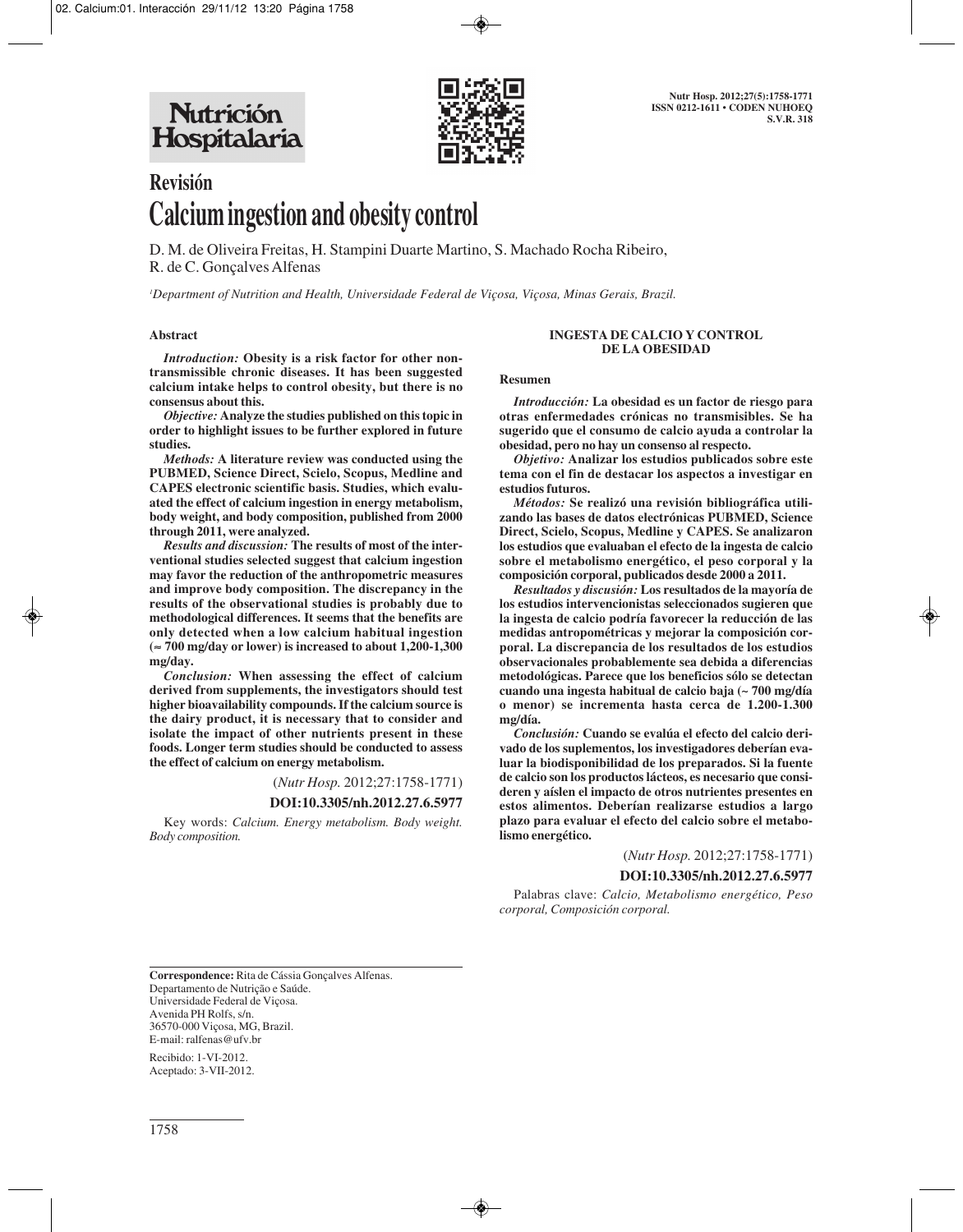## **Abbreviations**

NTSD = Non-Transmissible Chronic Diseases. PTH = Parathyroid Hormone. RDA = Recommended Dietary Allowance. NHANES = National Health and Nutrition Examination Survey. FAS = Fatty Acid Synthase. UCP2 = Uncoupling protein 2. BMI = Body Mass Index. WC = Waist Circumference. EAR = Estimated Average Requirement. DEXA = Dual Energy X Ray Absorptiometry.

## **Introduction**

Non-transmissible chronic diseases (NTSD) are a global health problem.1 It causes serious impacts on health, leading to several adverse effects on life quality of people, favoring the occurrence of premature deaths and high costs for society.<sup>2</sup> Cardiovascular diseases, cancer, chronic respiratory diseases and diabetes are responsible for  $60\%$  of deaths around the world.<sup>3</sup> If effective prevention and control measures are not taken, it is estimated that 41 million people will die from a NTSD by 2015.2

Obesity stands out among the NTSD because it is a risk factor for other diseases such as dyslipidemia, cardiovascular diseases, diabetes, hypertension, câncer.<sup>1,2,4-6</sup> Overweight and obesity are responsible for 2.6 million deaths per year.2 Regardless of its complex and multifactorial etiology,7 the decrease in the levels of physical activity and the increase in energy intake are strong environmental determinants for this situation.<sup>2,7,8</sup> Many researchers have focused on the identification of the combination of macronutrients capable of regulating body weight, but the effect of micronutrients still needs to be further explored.9-12 Minerals participate in the energy metabolism and in the secretion and action of insulin,<sup>13</sup> and may interfere in the control of obesity.

Calcium, the most abundant mineral in the human body, is involved in various physiological processes: muscle contraction, cell adhesion, hormones and neurotransmitters release, glycogen metabolism, cell proliferation and differentiation, blood clotting, nerve or synapthetic impulse transmission and structural support of the skeleton.<sup>14, 15</sup> In addition, it has been suggested that it may assist body weight control. Two possible mechanisms of action have been proposed to explain this effect. It seems that when high quantities of calcium is consumed, it binds to dietary fat forming insoluble compounds, reducing fat absorption and hence the amount of calories generated from this absorption.16,17 Calcium ingestion is also important to maintain normal blood calcium levels, preventing the increase of  $1,25(OH)$ <sub>2</sub>D<sub>3</sub> and parathyroid hormone (PTH), which in turn can promote increased levels of intracellular Ca<sup>2+</sup>, activating lipogenic routes.<sup>18</sup>

However, there is no consensus in the results of studies evaluating the effects of calcium intake on body weight and body composition, $11,19-29$  and in energy metabolism.11,17,30-32 It is possible that the outcomes may be affected by the source of calcium tested. Although the results of some studies suggest that calcium originated from the supplements has no effect, $20,22,24,27,29$ others demonstrate positive effects in controlling obesity.21,33,34 It has been suggested that dairy products may have a stronger effect than supplements.<sup>18,33</sup> However, exact the reason why this occurs is not known.17,27,35,36

The new recommendation for calcium intake (Recommended Dietary Allowance (RDA) = 1000 mg/day) is based on its effects on bone health, since there is no consensus on its effects on NTSD.38 According to some authors, to obtain the beneficial effects on body weight and NTSD calcium intake should range from 1,000 to 1,200 mg/day.39 It is unclear whether the effects are dose dependent, but the knowledge of the minimal dosage capable of resulting in positive effects is important to improve adherence and effectiveness in response to the mineral intake and to minimize the costs with NTSD.29

Due to the increase in obesity prevalence, the effect of diet in its etiology and the limited number of longitudinal clinical studies publish about this topic so far, it is necessary to conduct well-designed studies to assess the effect of high calcium intake on resting energy expenditure, body weight, and body fat control.<sup>12,19</sup> Therefore, the purpose of this review is to highlight issues to be further explored in future studies to clarify the possible effect of calcium intake on anthropometry, body composition and energy metabolism.

## **Methodology**

Articles published from 2000 to 2011, in which the effects/association of calcium intake on/with body weight, body composition and energy metabolism were selected. A literature review was conducted in order to find articles in the electronic databases PUBMED, Science Direct, Scielo, Scopus, Medline and CAPES Journals.

Using the following indexing terms in English or in Portuguese: "calcium intake and obesity", "calcium intake and weight control", "calcium intake and weight loss", "calcium intake and body composition", "calcium intake and energy metabolism," "calcium intake and fat oxidation", "calcium intake and energy intake".

# **Possible mechanisms through which calcium may favor obesity control**

The inverse relationship between calcium intake and body weight was observed since the 1<sup>st</sup> National Health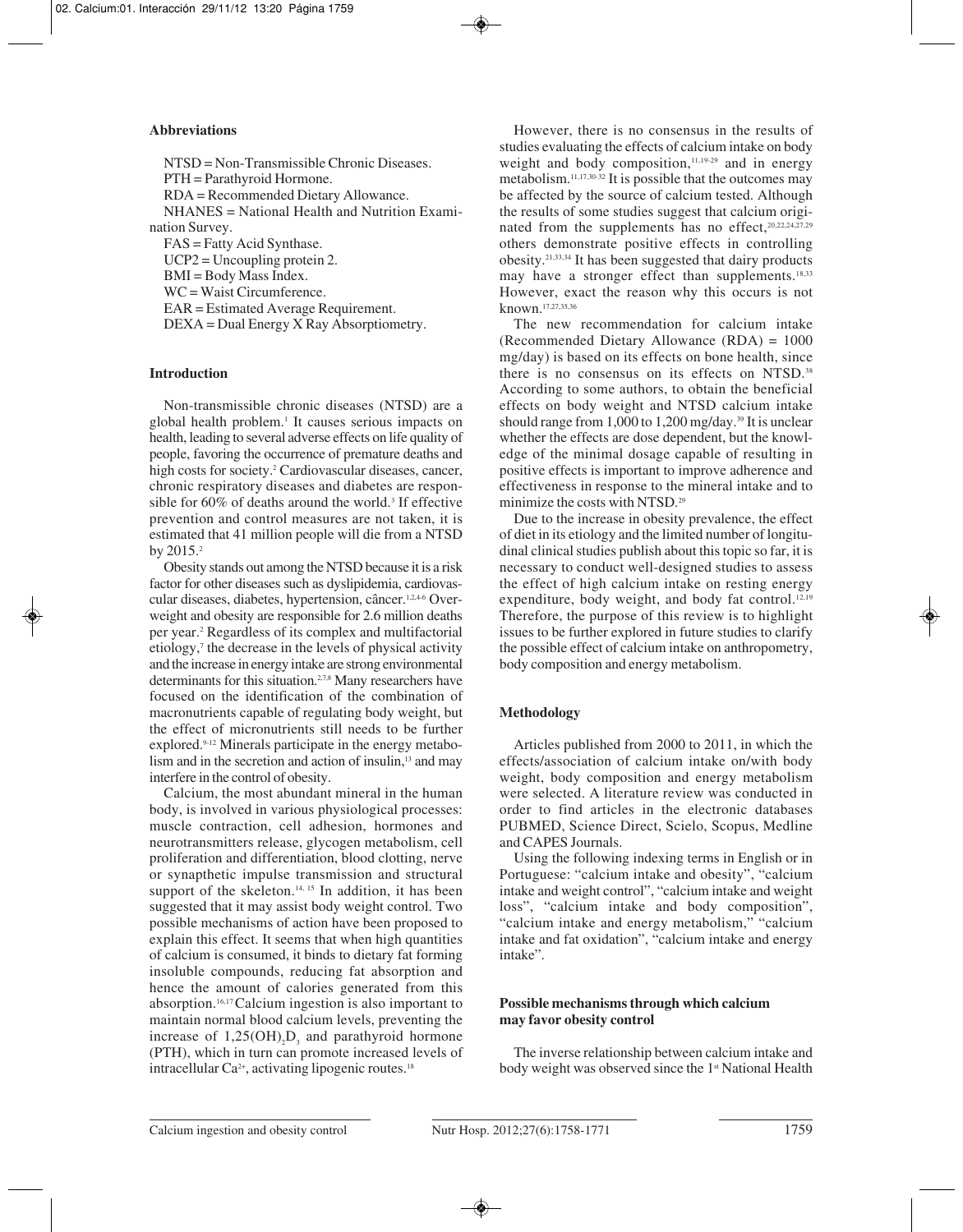and Nutrition Examination Survey (NHANES) in 1984.40 However, due to the lack of a possible mechanism of action to explain this association made this topic was not explored at that time. Today, the mechanisms by which calcium may control body weight and the magnitude of this effect are not well understood.<sup>22</sup> However, two possible mechanisms of action have been suggested. These mechanisms will be presented below.30,41,42

# *Increased fat excretion*

It has been postulated that the interaction of calcium with fatty acids forming insoluble soaps can reduce the absorption and increase the excretion of these fatty acids, contributing to body weight reduction.<sup>16,17,43</sup>

In a crossover study, the effect of two treatment types on fat excretion in adult men was assessed. One of the treatments contained  $\approx$  410 mg/day of dietary calcium. The other contained 1,800 mg of calcium citrate malate plus 400 mg/day of dietary calcium (total of ≈ 2,200 mg/day). Calcium citrate malate, a soluble form of calcium, was administered together with fatty acids. Saturated fatty acids excretion doubled after the high calcium treatment compared to the low content one.43 In another study, the effect of the consumption of a diet containing calcium-free chocolate ( $\approx$  950 mg/day) and of another containing chocolate supplemented with calcium (calcium carbonate) was compared ( $\approx 1.855$  mg/day). Once again, the excretion of saturated fatty acids was increased approximately two times after the consumption of the chocolate supplemented diet.<sup>16</sup> The results of these last two studies suggest that fatty acids should be consumed with calcium in the same meal so that fat excretion increase can take place.

Fecal fat excretion was 2.5 times higher after the consumption of a diet containing 1,800 mg/day of calcium and 15% protein compared to two other test diets (500 mg/day of calcium + 15% of protein and 1,800 mg/day of calcium + 23% of protein). According to the authors, a higher protein intake may favor calcium binding to phosphorylated proteins. Therefore, fatty acids would be free to be absorbed in the intestine, reducing the effects of calcium intake on fat excretion.<sup>17</sup>

The results of these studies suggest that calcium consumption  $\geq 1,800$  mg/day may be effective to reduce fat absorption, and that the joint ingestion of that mineral with fatty acids is important for that effect to occur. It should be noted, however, that this amount is higher than the recommended daily intake of calcium.38 It has been shown that in some populations calcium intake is less than what is recommended.41,42,44-48

It should be emphasized that in two of the previously mentioned studies<sup>17,43</sup> there was an increase in urinary calcium excretion in response to the higher calcium intake, suggesting that the amount of the ingested



*Fig. 1.—Mechanism of action of calcium proposed by Zemel et al., 2000.18 The low intake of the mineral, reduces the serum calcium levels by stimulating the increase of PTH and*  $1,25(OH)$ <sub>2</sub> $D<sub>3</sub>$  *levels. As a result there is an incrase in the intracellular levels of Ca2+ that can stimulate lipogenesis and distributive lipolysis.*

calcium capable of increasing fat excretion may be lower than the ones tested. However, in one of these studies,<sup>17</sup> the higher urinary excretion was observed only when the high calcium intake was associated with high protein intake (1,800 mg/day + 23% protein). It has been demonstrated that an increase in protein consumption may increase calcium urinary excretion.49

# *Increased levels of intracellular Ca2+*

Some authors suggest that the effect in response to calcium consumption would be small to explain the magnitude of the observed effects on body weight and body composition. Besides that the amount to be consumed to possibly lead to these effects is very high.<sup>33,50</sup> Therefore, the mechanism proposed by Zemel et al.  $(2000)^{18}$  (fig. 1) has been pointed out as the more consistent one to explain how low calcium intake would contribute to excess weight.<sup>42</sup>

The analysis of human adiposities indicated that the levels of  $1,25(OH)$ <sub>2</sub>D<sub>3</sub> and PTH can increase the intracellular levels of  $Ca^{2+}$  and inhibit lipolysis.<sup>18</sup> The results of human adipose tissue culture studies showed that the treatment with  $1,25(OH)_{2}D_{3}$  induced an increase of intracellular Ca2+ in a dose dependent form, increased by 40% the activity of fatty acid synthase (FAS), increased from 2 to 2.5 times the expression of mRNA FAS and inhibited the lipolysis in  $35\%$ ,<sup>51</sup> reducing in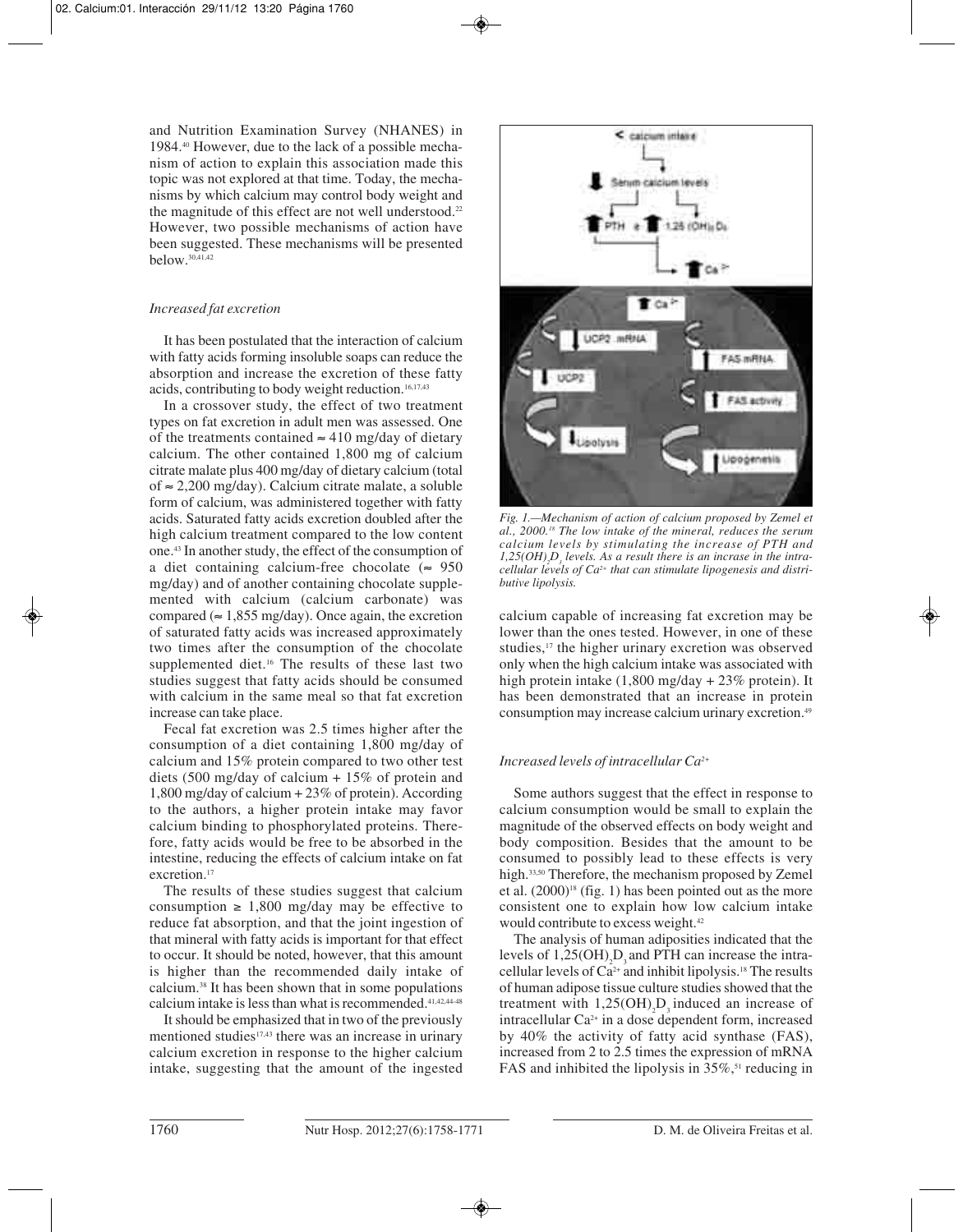40% the expression of mRNA of uncoupling protein (UCP2), which is involved in the regulation of thermogenesis and energy metabolism and the levels of UCP2 in  $50\%$ <sup>52</sup>

On the other hand, a higher consumption of calcium is capable of preventing weight gain, reducing body fat and increasing thermogenesis. These effects were observed in an animal study, which ate one of the four types of diet. 1) 0.4% of calcium diet, 2) 1.2% of calcium (0.4% dietary calcium +  $0.8\%$  from CaCO<sub>3</sub> supplement), 3) 1.2% of calcium (0.4% non-dairy source  $+0.8\%$  derived from dairy) and 4) 2.4% (0.4% non-dairy source  $+2\%$  derived from dairy). Although in terms of quality the effects of calcium from supplement were equivalent to dairy, the effects of calcium from dairy were stronger.<sup>18</sup>

Animal studies also support this evidence.<sup>35,53,54</sup> The consumption of a low calcium (0.4%), high fat, and sucrose diet doubled the concentration of intracellular Ca2+. On the other hand, the consumption of diets containing 1.2 and 2.4% of calcium reduced the concentration to 50%, besides leading to greater reduction on body weight, body fat, mRNA FAS expression, FAS activity, and increased lipolysis, UCP2 expression, and body temperature. A greater increase body temperature, and a greater reduction in body weight, body fat, activity and expression of FAS was observed in response to the consumption of dairy calcium compared to calcium carbonate.<sup>35</sup> Parra et al. (2008)<sup>54</sup> verified that the consumption of a calcium supplemented diet reduced body weight and body fat in laboratory animals. But no changes were observed in the levels of UCP2. The effect of the consumption of a diet enriched with milk serum protein, calcium and vitamin D to that of a diet with low content of these nutrients were tested. Both test diets had high fat and sucrose content. Although food intake and body weight were not affected, it was observed that the animals that were fed the enriched diets had less body fat, and there was an increase in lean body mass.<sup>53</sup> However, the results of this study cannot be attributed to any specific nutrient (protein, vitamin D or calcium).

The consumption of a calcium-rich diet by laboratory animals led to less body weight and body fat gain, increased UCP2 expression, higher lipolysis rates, and higher body temperature than those that consumed a diet with low calcium content. These results suggest that calcium and dairy products may modulate adiposity independently of caloric restriction. In quantitative terms, the consumption of the high calcium derived dairy products diet resulted in the greatest effects than the diet continuing calcium from fortified cereal.37

This is useful for explaining the effect of calcium in adiposities and in rodents, but there it is necessary to conduct studies involving human beings to test this mechanism.19 Although investigations in animals support this hypothesis, there is no homogeneity in the results of the studies in terms of some parameters

assessed; for example the expression of UCP2.35,52,53,54 There is also a study involving animals in which body fat was not affected after the ingestion of diets with low, normal amount of calcium and supplemented with calcium.55

The reasons why the effects of dairy products could exert more striking effects, quantitatively, than calcium supplements are not clear.<sup>17,35,50</sup> In animals similar effects were observed in reducing the concentration of intracellular  $Ca^{2+}$ . It has been suggested that other dairy products components may act by a route independent of that concentration. However, neither the mechanism of action nor the responsible components of dairy products have been identified,<sup>35</sup> and future studies are needed to determine the effect of these components.50

In human studies, the effects of calcium in body weight and body fat are not consistent either.<sup>32</sup> If we think about the proposed mechanism<sup>18</sup> it is important to find out not only the possible effects of calcium but also the role that PTH and  $1,25(OH)$ <sub>2</sub>D<sub>3</sub> may play in humans body weight and body fat regulation.<sup>11</sup>

## *Effect of vitamin D ingestion and serum levels*

There is no consensus on the relationship between serum levels of vitamin D and adiposity. The results of an intervention study indicated that there is no difference between serum levels of vitamin D between obese and normal weight people.<sup>56</sup> However, after being submitted to UV-B, obese subjects showed a more attenuated response to changes in the levels of  $1,25(OH)_{2}D_{3}$  than the normal weight subjects, regardless of the absence of a significant difference in the production of  $1,25(OH)_{2}D_{3}^{56}$  This result suggests that obese individuals release less vitamin D from the skin to the circulation.<sup>56</sup> It has been claimed that vitamin D is stored in the adipose tissue, and that the higher the fatty tissue, the lower the serum levels of  $25(OH)D^{57}$  In the previously mentioned study,<sup>56</sup> it was verified a negative correlation between body mass index (BMI) and serum levels of  $1,25(OH)_{2}D_{3}$  only after UV-B radiation treatment. Obese patients had lower serum levels of 25(OH)D. BMI was negatively correlated with 25(OH)D concentrations only after the ingestion of 50000 IU of that vitamin.<sup>56</sup>

These results have been corroborated in other studies. Parikh et al. (2004) verified lower levels of  $25(OH)D$  and  $1,25(OH)_{2}D_{3}$  in obese compared to normal weight adults.36 Vitamin D deficiency (levels of  $25(OH)D < 20$  ng/ml) was considered a predictor of metabolic syndrome in obese patients with BMI > 40 kg/m2 . It was observed a higher occurrence of deficiency between obese patients presenting metabolic syndrome.<sup>58</sup> The levels of 25(OH)D were negatively correlated with body fat, 57,59 BMI, 59,60 waist circumference (WC) and skinfolds.<sup>59</sup>

These data contradict what has been claimed by Zemel et al.  $(2000)$ ,<sup>18</sup> that is high serum levels of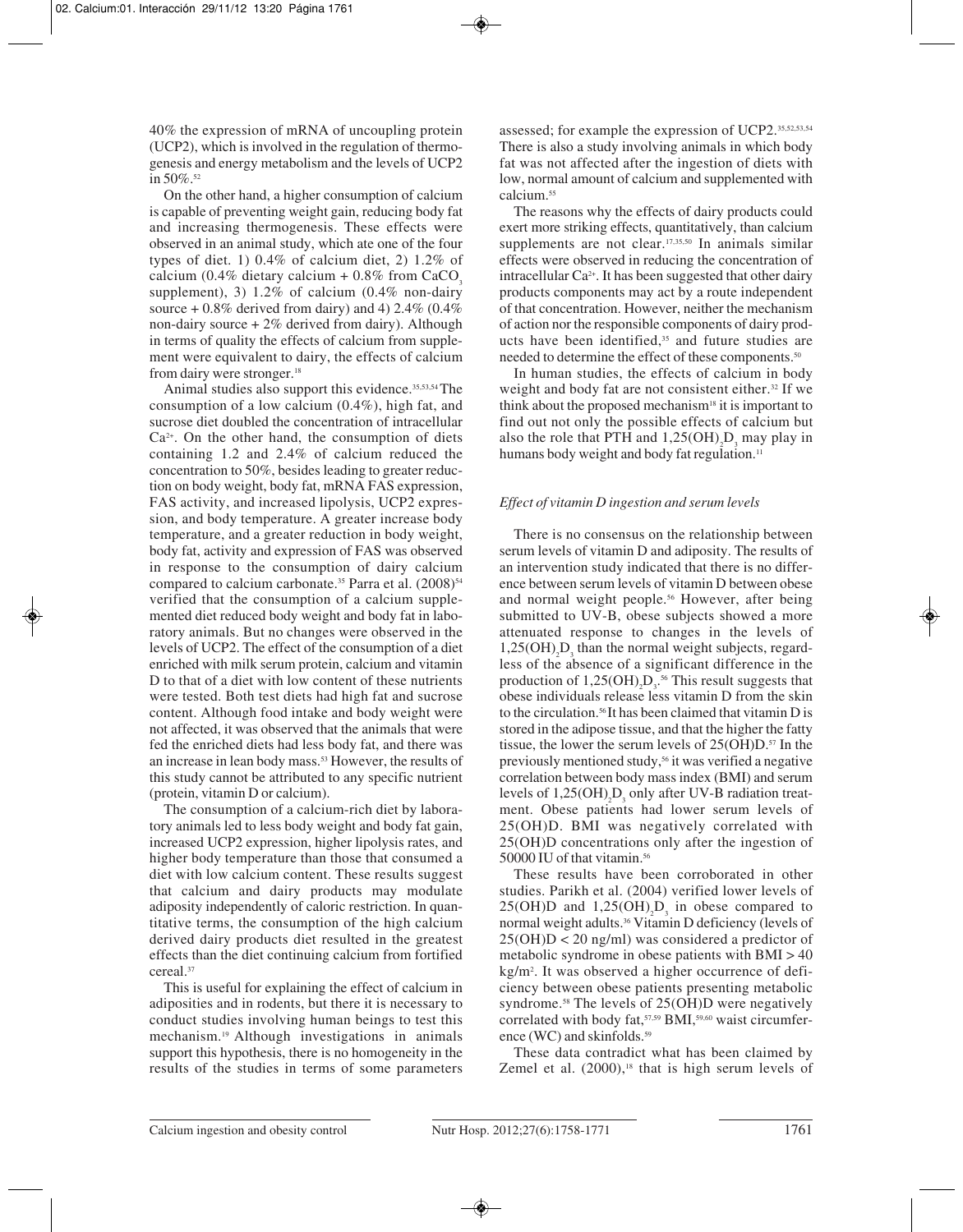vitamin D would increase the body weight and adiposity. Therefore, further studies are needed to evaluate the influence of serum levels of vitamin D on body weight, body composition and energy metabolism.

Thus, there has also been evaluated the possible influence of the ingestion of this vitamin on body weight and body composition. In the fourth Tromso Study, the usual intake of vitamin D by adults was negatively correlated with BMI. The odds ratio for obesity was equivalent to 2.24 in men and 1.51 in women. These participants were in the lowest quartile of intake of the vitamin. However, the authors report that cod liver oil the cod fish itself were the highest source of vitamin D habitually consumed by the subjects of that study. Therefore, the effect observed may have been caused by other substances present in these foods.61 In the Women's Health Study, the usual intake of vitamin D was negatively associated with BMI and WC. However, this association was independent of calcium intake.62 These results suggest that habitual intake of vitamin D alone has little influence on body weight and body composition.

The effect of vitamin supplementation on body weight, body fat and anthropometric indicators was also evaluated. The addition of 400 IU/day of vitamin D and 1,200 mg/day of calcium associated with caloric restriction (700 kcal/day) did not affect BMI, body weight, body fat and WC in women with excess body weight and obese, which had a habitual calcium intake < 800 mg/day.63 However, when among women with habitual calcium intake < 600 mg/day, there was a reduction in body weight, BMI and body fat percentage.<sup>64</sup>

In women with lower calcium intake than the recommendations, it was verified that the supplementation with 400 IU of vitamin D associated with 1,000 mg of elemental calcium for seven years reduced the risk of body weight gain.<sup>65</sup> However, weekly supplementation of 20,000 IU (≈ 2,857/day) and 40,000 IU  $(\approx 5.714/day)$  of vitamin D associated with 500 mg of calcium/day, did not promote a significant reduction of BMI, body weight, body fat percentage, waist circumference and hip circumference, compared to a placebo containing 500 mg of calcium/day.60 In another study, the supplementation of 2,000 IU of vitamin D for seven days did not change serum calcium levels, resting metabolic rate and the expression of genes related to lipogenic and lipolytic process such as FAS and UCP2.<sup>66</sup> Despite the increased vitamin D serum levels and reduced PTH concentrations obtained as a result of the daily 3,332 IU vitamin D supplementation for 12 months associated with a body weight reduction program it did not affect the body weight compared to placebo.<sup>67</sup>

These results suggest that the supplementation in higher dosages than the RDA (600 IU)<sup>38</sup> does not result in body weight control. However, the intake of vitamin D in amounts equivalent to the Estimated Average Requirement ( $EAR = 400 \text{ IU}$ )<sup>38</sup> may exert a beneficial effect when combined with calcium supplementation

and applied to people with low habitual dietary calcium intake. This data raise questions about which nutrient would be responsible for such benefits (vitamin D or calcium). It is possible that the benefits are due to the combined effect of these nutrients and they are conditioned to the habitual intake of the population evaluated.

Human prospective intervention studies assessing the effect of the adequacy of vitamin D status for NTSD treatment and prevention are still scarce. Therefore, the impact of vitamin D nutritional status in these diseases should be evaluated in future studies.<sup>68</sup>

# *Effect of PTH serum levels*

Some studies have shown higher levels of PTH in obese individuals compared to normal weight individuals.36,56,59,69 There has been observed a positive association between BMI and PTH levels, PTH and body fat in adults,37 and between PTH levels and body fat, BMI, waist circumference and skinfold sum in elderly.<sup>59</sup> In the fifth Tromso Study it was observed that each increase of 1 pmol/l in PTH caused an increase of 0.17  $kg/m<sup>2</sup>$  in men and 0.26 kg/m<sup>2</sup> in women in terms of BMI. The relative risk for obesity was 1.40 for men and 1.48 for women, who were in the highest PTH levels quartile.69 These studies are consistent with the mechanism proposed by Zemel et al. (2000).<sup>18</sup>

In adiposites and skeletal muscles PTH stimulates phospholipids C resulting in an increase in intracellular Ca2+. This increase can impair the ability of catecholamine to activate lipolysis and stimulates cAMP phosphodiesterase, which suppresses lipolysis. The increase in calcium concentration in adiposities can increase the expression of fatty acid synthase and increase lipogenesis.70

Although some studies show that both calcium and vitamin D intake and their serum levels may influence the levels of PTH,<sup>69,71</sup> studies involving young adults in Brazil, showed no association between PTH levels versus serum calcium levels and 25(OH)D and calcium intake.72 Studies involving the supplementation of vitamin D (40,000 IU vitamin D + 500 mg of calcium)<sup>60</sup> and dosage of 3,332 IU of that vitamin caused a reduction of PTH concentrations.67 These results highlight the controversy as to the triggering factor responsible for the increase in PTH levels. With respect to vitamin D, supplemented quantities capable of reducing the PTH levels are higher (40,000 IU) or close (3,332) to the upper intake levels for this vitamin  $(4,000 \text{ IU})$ .<sup>38</sup>

# **Observational studies**

The results of some studies have suggested the occurrence of possible effects and relationships dosage/effect of calcium intake on body weight and body composition. It has been claimed that calcium intake may explain 3 to 10% of body weight varia-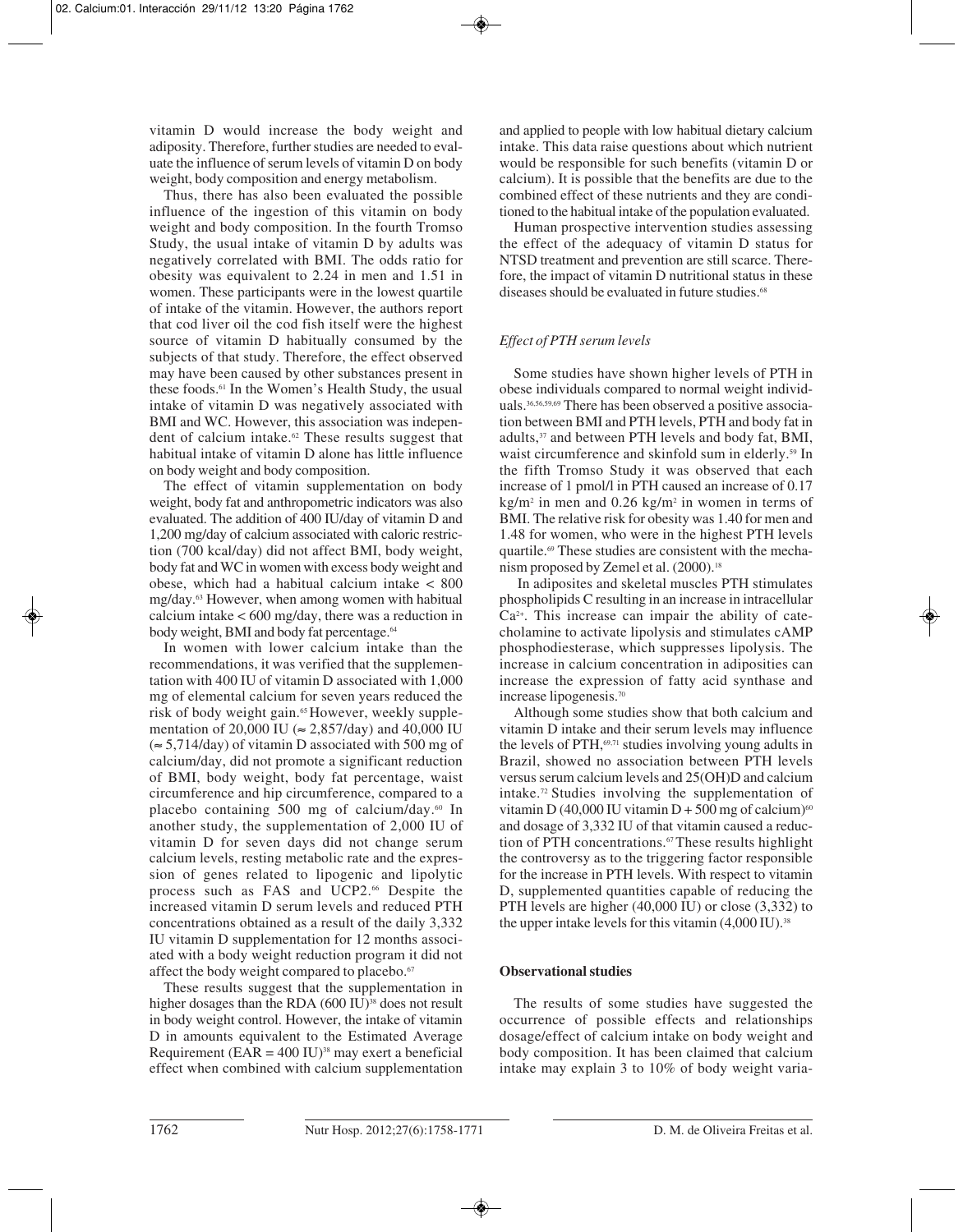tion.73,74 Analyzing the data from NHANES III, it was observed that an increase in calcium intake from 400 mg to 1,000 mg for a year in obese American subjects caused a reduction of 4.9 kg.18 In middle aged women it was observed that the probability of overweight is reduce from 14.6% to 4.1% and of becoming obese reduces from 1.4 to 0.2%, when calcium intake increases from 10 to 20 mg calcium/g of protein. Besides that the weight gain/year reduces from 0.425 to -0.011 kg when the ingestion increases from 9 to 20 mg calcium/g of protein.74 According to Eagan et al. (2006), in young normal weight people it is expected a body fat gain of 1.26 kg in 18 months in response to the ingestion of 500 mg of calcium from dairy products/ day while in response to an ingestion of 1,200 mg/day it is expected a weight loss of  $0.631$  kg.<sup>57</sup>

The main features of these observational studies can be seen in table I. Despite the suggestions of the existence of a possible ratio dosage/effect previously mentioned, he analyses of a larger number of observational studies show a non-conclusive scenario in terms of: the existence of effects, dosages and source of calcium (dairy products or supplement). This can be attributed to methodological differences among these studies in term of how the anthropometric data, body composition, and dietary intake were obtained, and even with regards to types of analyses used in these studies.

Anthropometric and body composition data have been obtained by self-reports, electrical bioimpedance and anthropometry (weight, height, BMI, WC), computed tomography and dual energy x ray absorptiometry (DEXA). It is clear that the use of some of these methodologies may affect the accuracy of the measurements. It has been shown, for example, that self-report data may differ from the measured data, which may interfere in the nutritional status classification.75,76 Some authors have reported that bio-impendence may underestimate body fat percentage compared to DEXA in overweight people.77,78 These methods have different capabilities and applicability of measuring body fat and its distribution.79

Food intake data have been obtained through dietary recalls and food frequency questionnaires. The number of recalls and frequency in which they were used vary between studies. The 24-hour recall and food record only represent the habitual diet if applied for several nonconsecutive days.<sup>80,81</sup> The accuracy of these methods depends on the number of days in which they are repeated. According to Willett et al. (1998),<sup>80</sup> these dietary recalls should be applied from 3 to 10 times.

Another important factor to be considered is the need to adjust the statistical analyses regarding the consumption of nutrients such as proteins and vitamin D that may affect results.23,37,64,82-88

Nevertheless, the results of these studies suggest that calcium derived from dairy products or from supplements and even the dairy products themselves are associated with body weight and body composition, and that a low calcium intake ( $\approx 600$ -700 mg/day) is related to a higher body weight and adiposity. Due to methodological differences and to the fact that observational studies do not prove causality it is necessary to analyze the results obtained in the existing intervention studies.

# **Intervention studies**

# *Effect of calcium intake on anthropometry and body composition*

The characteristics of some intervention studies on the effect of calcium on body weight and body composition are shown in table II. The results of sudies that evaluated the effects of the calcium intake derived from the supplements,<sup>20,22,27</sup> mostly suggest that calcium does not affect body weight and body composition. However, there are some common points in these studies that need to be better explored. It is observed that the tested dosage of the supplements was higher than 1,000 mg/day, which added to the habitual food intake lead to a daily ingestion higher than the recommendation.38 If calcium affects anthropometry and body composition, there may be a threshold level after which this effect does not occur. Another issue is that in these studies the average habitual intake of the participants was higher than 800 mg/day and results of observational studies<sup>19,25</sup> suggest that there is a strong association when the habitual intake is lower than  $\approx$  700 mg/day. Therefore, there must be a lower intake threshold where the association can be detected. The administration different forms of supplements can also interfere in the results. According to one of the proposed mechanisms of action of calcium, the ingestion of supplement in association with food is important for the mineral to cause the expected effect.<sup>16,43</sup> Furthermore, the ingestion in association with certain types of foods may increase the calcium bioavailability.49

The results of intervention studies<sup>28,33,83</sup> reinforce the assumption that when participants have low habitual intake  $\lt \approx 700$  mg/day, calcium seems to really affect body weight and body composition.19,25 In the study conducted by Kabrnová-Hlavatá et al. (2008)<sup>84</sup> there was no significant effect of calcium. However, in the treatment groups fat free mass was preserved compared to placebo. Furthermore, it is likely that the absence of effects may be attributed to the amount of calcium consumed (850 mg/day), which was lower than the RDA  $(1,000 \text{ mg})$ ,<sup>38</sup> or to the short duration of the study.

In a study conducted by Zemel et al.  $(2004)$ ,  $33$  the effect of calcium derived from dairy products was quantitatively higher than that derived from calcium supplements. The possible reason for this possible superiority remains unexplained. This difference may be due to the bioavailability of the mineral in the supplement. Therefore, it becomes interesting to conduct studies to test the effect of supplements having higher bioavailability such as calcium citrate.<sup>49,89,90</sup> It is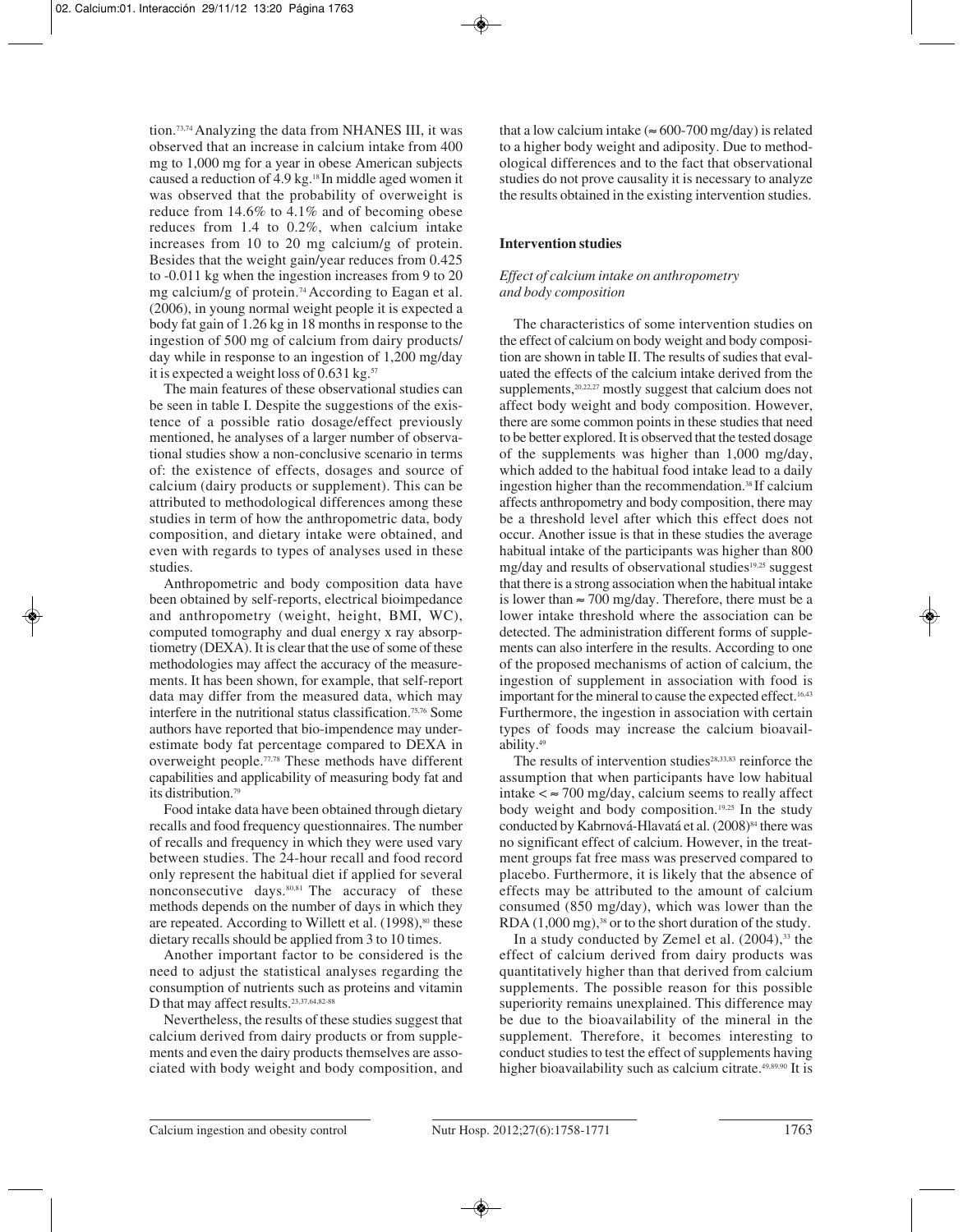| Subjects with higher dairy products ingestion had lower BMI and WC. After adjusting for calcium intake this<br>Consumption of milk and yogurt was inversely associated with changes in body weight and WC in men who<br>association became weaker. However, when protein intake was adjusted, the associations were not affected<br>associated with weight change and changes in WC was positively associated with the consumption of milk<br>where overweight at baseline. In women who where normal weight yogurt consumption was positively<br>in the ones that were overweight. These associations were not explained by calcium intake.<br>There was no negative correlation between BMI, fat %, WC<br>dairy products, supplements was evaluated separately<br>compared to the lowest $( \approx 300 \text{ mg})$<br>End-total: 899, diet: 765<br><1.7 servings dairy;<br>Baseline-Total: 791<br>$1.7 - 2.3$ servings;<br>$2.3 - 3.1$ servings;<br>$\delta$ (680 ± 14.11)<br>$>$ 3.1 servings<br>$31,048 \pm 354$<br>$2610 + 8.56$<br>$2909 \pm 319$<br>diet: 736<br>438.7<br>12 years<br>6 years<br>$\mathsf I$<br>$\mathsf I$<br>$\mathsf I$<br>$24.9 \pm 4.26.8 \pm 4.1$ kg/m <sup>2</sup><br>827 (357 $\delta$ and 470 $\hat{+}$ );<br>$250.8 \pm 4.3$ years old;<br>$351.5 \pm 4.4$ years old;<br>$\geq 25$ a $\leq 44$ years old;<br>$931.7 \pm 0.1$ kg/m <sup>2</sup><br>$\delta$ 29.9 ± 0.2 kg/m <sup>2</sup><br>$23.5 \pm 3.7$ kg/m <sup>2</sup><br>$325.2 \pm 3$ kg/m <sup>2</sup> ;<br>18-74 years old;<br>47-79 years old<br>40-75 years old<br>$\approx 25 \text{ kg/m}^2$<br>19,615 8<br>2,267 98;<br>2,9758 <sup>2</sup> ;<br>$50^{\circ}$ | BMI (0.80 kg/m <sup>2</sup> lower) and body fat (1.28% lower) in the highest quintiles of calcium intake ( $>1,200$ mg) | Increase in calcium intake was not associated with changes in body weight; even when dietary calcium, | Women who used supplements had lower weight gain than those who did not use.<br>Dosage of supplements $>$ 500 mg was associated with less weight gain.<br>$(diet + supplement)$<br>$\delta$ (1,115 ± 557)<br>$21,094 \pm 558$<br>(retrospective)<br>8-12 years<br>53-57 years old<br>10,591 32; | There was a correlation between calcium intake and body fat %, fat mass, BMI, WC in women. Body weight,<br>BMI, fat %, fat mass, WC, and abdominal fat were significantly higher in women with calcium intakes < 600 mg<br>600-1,000<br>$> 1,000$<br>$< 600$<br>$\,$ $\,$<br>235 $\frac{0}{2}$ and 235 $\sigma$<br>20-65 years old<br>$\approx 25-31$ kg/m <sup>2</sup> | Results<br>calcium intake<br>Daily habitual<br>(mg/day)<br>Observation<br>period<br>(number of participants/<br>Subjects characterisics<br>gender/age/BMI |
|----------------------------------------------------------------------------------------------------------------------------------------------------------------------------------------------------------------------------------------------------------------------------------------------------------------------------------------------------------------------------------------------------------------------------------------------------------------------------------------------------------------------------------------------------------------------------------------------------------------------------------------------------------------------------------------------------------------------------------------------------------------------------------------------------------------------------------------------------------------------------------------------------------------------------------------------------------------------------------------------------------------------------------------------------------------------------------------------------------------------------------------------------------------------------------------------------------------------------------------------------------------------------------------------------------------------------------------------------------------------------------------------------------------------------------------------------------------------------------------------------------------------------------------------------------------------------------------------------------------------------------------------------------------|-------------------------------------------------------------------------------------------------------------------------|-------------------------------------------------------------------------------------------------------|-------------------------------------------------------------------------------------------------------------------------------------------------------------------------------------------------------------------------------------------------------------------------------------------------|-------------------------------------------------------------------------------------------------------------------------------------------------------------------------------------------------------------------------------------------------------------------------------------------------------------------------------------------------------------------------|-----------------------------------------------------------------------------------------------------------------------------------------------------------|
|----------------------------------------------------------------------------------------------------------------------------------------------------------------------------------------------------------------------------------------------------------------------------------------------------------------------------------------------------------------------------------------------------------------------------------------------------------------------------------------------------------------------------------------------------------------------------------------------------------------------------------------------------------------------------------------------------------------------------------------------------------------------------------------------------------------------------------------------------------------------------------------------------------------------------------------------------------------------------------------------------------------------------------------------------------------------------------------------------------------------------------------------------------------------------------------------------------------------------------------------------------------------------------------------------------------------------------------------------------------------------------------------------------------------------------------------------------------------------------------------------------------------------------------------------------------------------------------------------------------------------------------------------------------|-------------------------------------------------------------------------------------------------------------------------|-------------------------------------------------------------------------------------------------------|-------------------------------------------------------------------------------------------------------------------------------------------------------------------------------------------------------------------------------------------------------------------------------------------------|-------------------------------------------------------------------------------------------------------------------------------------------------------------------------------------------------------------------------------------------------------------------------------------------------------------------------------------------------------------------------|-----------------------------------------------------------------------------------------------------------------------------------------------------------|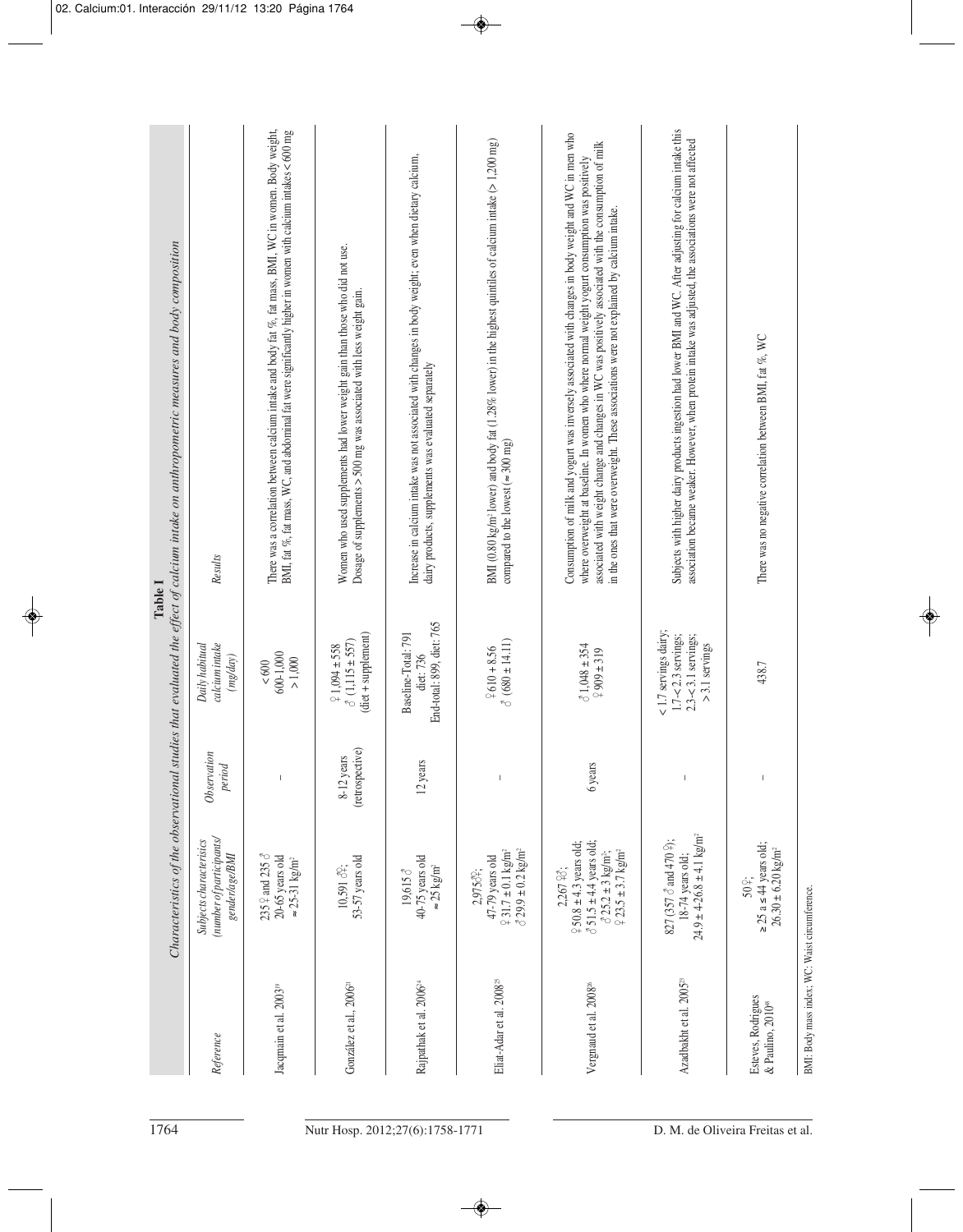|                                                |                                                                                                                                                                 |                          |                                                                                                             | Characteristics of intervention studies that assessed the effect of calcium intake on anthropometric measures and body composition<br>Table II                                                                                                                                                           |                                                                                                                                                                                                                                                           |
|------------------------------------------------|-----------------------------------------------------------------------------------------------------------------------------------------------------------------|--------------------------|-------------------------------------------------------------------------------------------------------------|----------------------------------------------------------------------------------------------------------------------------------------------------------------------------------------------------------------------------------------------------------------------------------------------------------|-----------------------------------------------------------------------------------------------------------------------------------------------------------------------------------------------------------------------------------------------------------|
| Reference                                      | (number of participants/<br>Subjects characterisics<br>gender/age/BMI                                                                                           | duration<br><b>Study</b> | calcium intake<br>Habitual<br>(mg/day)                                                                      | Treatment                                                                                                                                                                                                                                                                                                | Results                                                                                                                                                                                                                                                   |
| Shapses et al. 2004 <sup>22</sup>              | menopausal $\approx$ 40-60 years<br>$100\frac{9}{7}$ pre and post-<br>old; $\approx$ 33 kg/m <sup>2</sup>                                                       | 25 weeks                 | 600-1,000                                                                                                   | $2)$ 500 kcal + 1,000 mg of calcium (source calcium<br>citrate malate or calcium citrate)<br>$1)$ 500 kcal + Placebo.                                                                                                                                                                                    | There was no difference in body weight<br>and body fat between treatments.                                                                                                                                                                                |
| Reid et al. 2005 <sup>20</sup>                 | $\approx$ 74 years old, $\approx$ 26.5 kg/m <sup>2</sup><br>1,471 º post-menopausal;                                                                            | 30 months                | Placebo = $878 \pm 430$<br>$Ca = 861 \pm 390$                                                               | 1,000 mg of calcium (source calcium citrate).<br>Placebo.                                                                                                                                                                                                                                                | Body weight, BMI, body fat and lean mass did<br>not differ between the groups.                                                                                                                                                                            |
| Yanoski et al. 2009 <sup>27</sup>              | $33.6 \pm 6.8$ kg/m <sup>2</sup> (placebo)<br>$33.2 \pm 6.8$ kg/m <sup>2</sup> (Ca) and<br>340 28; 38.8 years old;                                              | 2 years                  | Placebo = $878 \pm 430$<br>$Ca = 887 \pm 350$                                                               | 1,500 mg (source calcium carbonate).<br>Placebo.                                                                                                                                                                                                                                                         | circumference did not differ between the groups.<br>Body weight, body fat, BMI, WC, hip                                                                                                                                                                   |
| Faghih et al. 2011 <sup>83</sup>               | $85\degree$ ; $\approx$ 38 years old;<br>$\approx 31$ kg/m²                                                                                                     | 25 weeks                 | Control: $512.85 \pm 72.71$<br>Milk: 484.58 ± 131.07<br>Soy: 509.61 $\pm$ 101.19<br>$Ca: 532.29 \pm 149.77$ | 3) 500 kcal; 1,200-1,300 mg of calcium (source milk).<br>4) 500 kcal; 1,200-1,300 mg of calcium<br>(source soy extract fortified with calcium).<br>2) 500 kcal; 1,300-1,400 mg of calcium<br>$(800 \text{ mg} = \text{source} \text{ calcium} \text{ cathonate})$<br>1) 500 kcal; 500-600 mg of calcium. | Changes in WC were higher in groups 3 and 4.<br>Changes in body weight and BMI wew higher<br>in the group that ingested calcium from milk.                                                                                                                |
| Zemel et al. 2004 <sup>38</sup>                | $49 \pm 6$ years old;<br>34.9 ± 4.3 kg/m <sup>2</sup><br>32 98;                                                                                                 | 24 weeks                 | 500-600                                                                                                     | 3) 500 kcal; 1,200-1,300 mg of calcium (source dairy).<br>1) 500 kcal; 400-500 mg of calcium, placebo.<br>2) 500 kcal; 1,200-1,300 mg of calcium<br>$(800 \text{ mg} = \text{source} \text{ calcium} \text{ cathonate})$                                                                                 | region, reduced after the consumption of the diets<br>Body weight and body fat, including in the trunk<br>Such effects were higher in the diet in which the<br>calcium was derived from dairy products.<br>with high calcium content.                     |
| Kabrnová et al. 2008 <sup>64</sup>             | $49.1 \pm 12.1$ years old;<br>$32.2 \pm 4.1 \text{ kg/m}^2$<br>67%;                                                                                             | 4 weeks                  | Not specified                                                                                               | of calcium (calcium citrate + phosphate + lactate)<br>1) 600 kcal; diet with 350 mg of calcium + placebo.<br>$2)$ 600 kcal; diet with 350 mg of calcium + 500 mg<br>3) 600 kcal; diet with 350 mg of calcium + 500 mg<br>of calcium (calcium carbonate)                                                  | reduction in free fat mass, tending to be significant<br>There were no differences between the groups in<br>terms of anthropometric measurements and body<br>composition. In the placebo group, there was<br>compared to the groups treated with calcium. |
| Wennersberg et al. 2009 <sup>28</sup>          | $30 \pm 3.3$ kg/m <sup>2</sup> (control)<br>$30.1 \pm 3.6$ kg/m <sup>2</sup> (milk)<br>$28:56.7 \pm 7/51.2 \pm 8.1$<br>76 º 37 8:<br>years old;                 | 6 months                 | Milk: 815 ± 364 mg<br>$644 \pm 252$ mg<br>Control:                                                          | instructed to increase 3-5 servings of dairy products<br>The participants included in the milk group were<br>daily intake.                                                                                                                                                                               | Weight, BMI, WC, body fat did not change in the<br>people who had basal ingestion lower than 700 mg<br>course of the study. When evaluating only the<br>there was reduction of WC in the milk group.                                                      |
| Gunther et al. 2005 <sup>12</sup>              | $22.1 \pm 3.1$ kg/m <sup>2</sup> (control);<br>$23.3 \pm 3.9$ kg/m <sup>2</sup> (average)<br>135 º; 18-30 years old;<br>$22.4 \pm 2.6$ kg/m <sup>2</sup> (high) | 1 year                   | Control: $695 \pm 263$<br>$High: 693 \pm 281$<br>$727 \pm 269$<br>Average                                   | 2) 1,000-1,100 mg of Ca (source dairy).<br>3) 1,300-1,400 mg of Ca (source dairy).<br>1) Control: keep usual intake.                                                                                                                                                                                     | There was no differents in the group as to weight,<br>BMI, and body composition between treatments.                                                                                                                                                       |
| Reid et al. 2010 <sup>29</sup>                 | 323 $\delta$ ; $\approx$ 57 years old;<br>$\approx 26~\text{kg/m}^2$                                                                                            | 2 years                  | 1) $800 \pm 360$ mg<br>1) $870 \pm 470$ mg<br>1) $930 \pm 510$ mg                                           | $2)$ 600 mg of Ca (source calcium citrate)<br>3) 1,200 mg of Ca (source calcium citrate)<br>divided into two daily doses<br>1) Placebo.                                                                                                                                                                  | and reduction in the lean mass with no difference<br>There was an increase in fat mass in the groups<br>between the groups.                                                                                                                               |
| BMI: Body mass index; WC: Waist circumference. |                                                                                                                                                                 |                          |                                                                                                             |                                                                                                                                                                                                                                                                                                          |                                                                                                                                                                                                                                                           |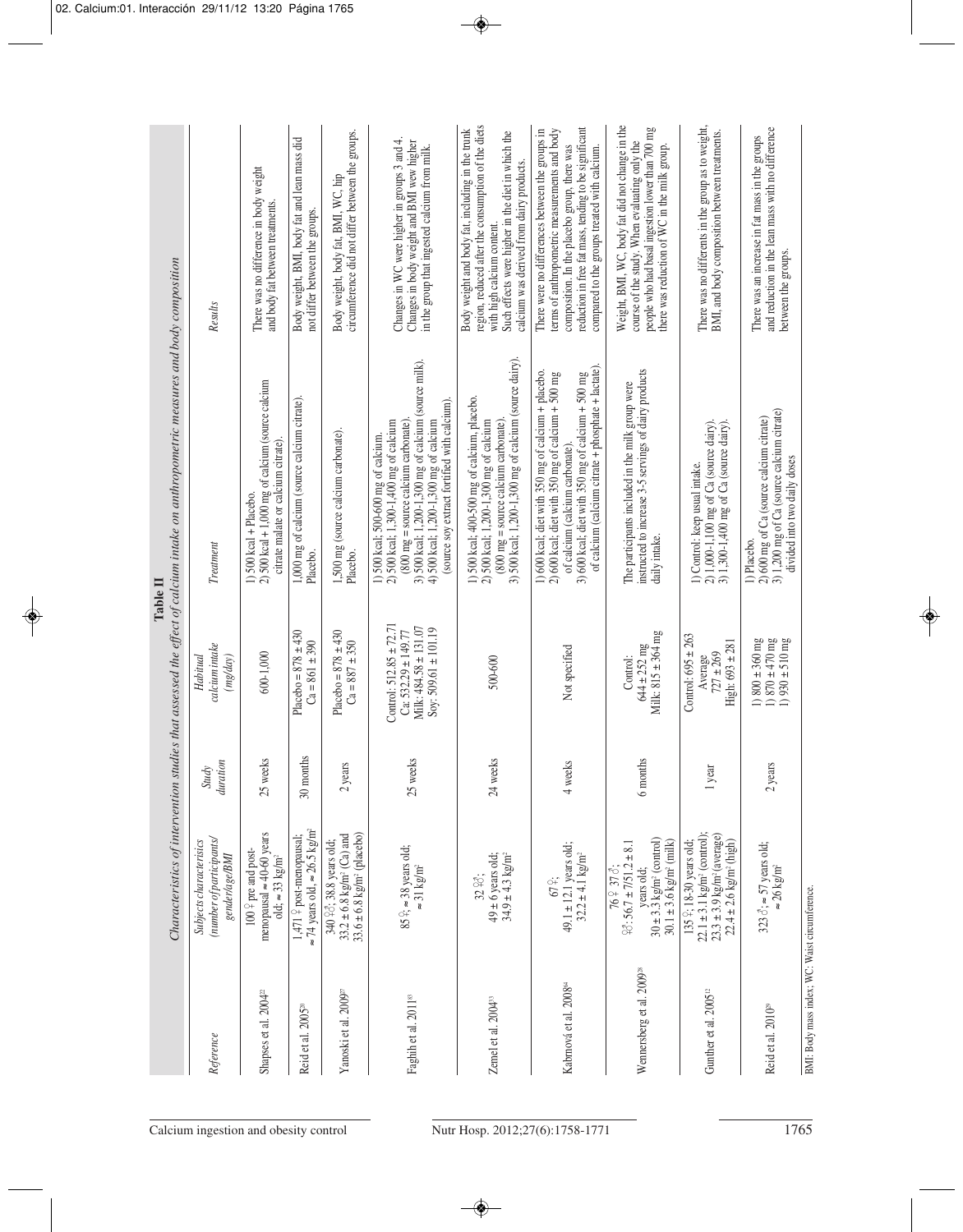also necessary to consider the way in which the supplement is administrated, that is if it is administrated in association with food or not.

Some authors attribute the stronger observed effect to other nutrients present in dairy products such as vitamin D64 and proteins (branched chain amino acids, such as leucine).<sup>23,37,82-88</sup> It has been claimed that proteins could increase satiation, thermogenesis and avoid muscular mass loss.

Leucine would lead to greater fat mass loss, would stimulate the recovery of muscle protein synthesis thus reducing the loss of lean body mass.85-88 In the culture of cells, leucine stimulated fat oxidation in muscular cells and inhibited FAS in adiposites.<sup>82</sup> On the other hand, in the elderly, the ingestion of 1g of protein /kg of body weight, containing 7.5 g of leucine/day did not change body composition.<sup>91</sup>

In general, it is suggested that a high protein intake is required to exert the effect. In a recent review study it was shown that in most studies, there is a reduction in energy intake when 30% or more of total energy intake derives from protein.<sup>87</sup> The comparison of the effect of the consumption of isocaloric and isoglycidic diets containing 15% and 30% of protein showed no difference in adults resting metabolic rate. However, there was a reduction in hunger sensation and energy intake, and an increase in satiety in the group that consumed the diet containing 30% of protein.92 In contrast, in another study, obese subjects consumed diets containing 30% of protein  $(1,600 \text{ mg of calcium}) \times 15\%$  of protein  $(600 \text{ g})$ mg calcium) and the same fat content (30%). There was no difference in energy intake, body weight and body composition. Only in women who consumed 1.4 g of protein/kg body weight lean body mass was preserved. Furthermore, in the group that consumed 30% of protein there was lower ingestion of fiber and higher ingestion of cholesterol. One cannot distinguish if the observed effects are related to increased intake of protein, calcium or reducing carbohydrate ingestion.<sup>93</sup> Similarly, in studies in which there is great change in the percentage of macronutrients, the effects can perhaps be attributed to these changes.

Besides confirming the effectiveness of increased protein intake on obesity control, future studies should assess how this type of dietary intervention effects renal function, calcium balance, cardiovascular diseases risk and other adverse effects associated with chronic high protein consumption before high protein diets are recommended for weight loss,<sup>87,92</sup> once there is currently no Tolerable Upper Intake Level for protein.<sup>85</sup>

These facts can lead to discussion about the most appropriate distribution of macronutrients to maintain healthy body weight. The current recommended distribution of macronutrients considering the total energy expenditure is: protein - 10 to 15%, carbohydrate - 45 to 65%; fat - 20 to 35%.<sup>94</sup> The distribution of macro nutrients tested by some authors, that is (protein: 16%, fat: 35%, carbohydrates: 49%),<sup>33</sup> (protein: 25,3%, fat: 28,7%, carbohydrate:  $46\%)$ ,<sup>84</sup> and (protein: 18%, fat:

27%, carbohydrate:  $55\%$ <sup>83</sup> differ from the current healthy diet recommendations and the ones recommended for weight loss (protein: 15%, fat: 30%, carbohydrate: 55%).5,95-97 Therefore, the effect of increased calcium ingestion associated with the consumption of a diet presenting the recommended macronutrient distribution is not known.

The results of these intervention studies suggest that a daily intake of about 1,200-1,300 mg/day can affect body weight and body composition.<sup>57</sup> On the other hand, the results of the studies that assessed the association between increased fat excretion versus body composition and anthropometry it seems that the ingestion of large quantities of calcium has no effect, suggesting the existence of an upper threshold quantity capable of controlling obesity.

# *Effect of calcium intake on energy expenditure and substrate oxidation*

The main characteristics of the studies that evaluated the effect of calcium on energy expenditure and substrate oxidation are presented in table III. Although the results of the studies indicate that the highest consumption of calcium or dairy products might increase lipid oxidation, this topic is still controversial.<sup>34</sup>

In the study conducted by Teegarden et al.  $(2008)$ ,  $34$ there was an increase in fat oxidation only in the group treated with supplement. The authors report that other components of dairy products might prevent the increase in fat oxidation induced by calcium. In that study,<sup>34</sup> the protein content was higher (16% SEV) than the recommendations.<sup>5,94-97</sup> The results of that study<sup>34</sup> contradicts the idea that protein could increase thermogenesis and lipid oxidation.85,86,88,98 In other studies, the consumption of diets containing  $20\%$ <sup>30</sup> and  $23\%$ <sup>17</sup> of total energy intake derived from proteins did not affect energy expenditure and fat oxidation. But this aspect should be further explored because in two other studies<sup>17,32</sup> the consumption of a diet containing 15% of protein did not change such parameters. However, in that second study, the percentage of carbohydrate in the diet (60% of total energy intake) may have inhibited fat oxidation, since the carbohydrate is the preferred source of energy.<sup>99</sup> This reinforces the importance to assess how the distribution of macronutrients affects the results of such studies.

In terms of the effects of calcium intake on body weight and body composition a minimum and maximum consumption seems to be necessary for the effects to be detected. It is not known whether these assumptions can be extrapolated in terms of the effects on energy expenditure and substrate oxidation. It has been observed that there is an increase in calcium urinary excretion in participants that are used to consuming that mineral above the RDA  $(1,000 \text{ mg})$ ,<sup>17,30</sup> which start consuming a higher calcium dose.<sup>31,32</sup> In a study conducted by Jacobsen et al.  $(2005)^{17}$  it was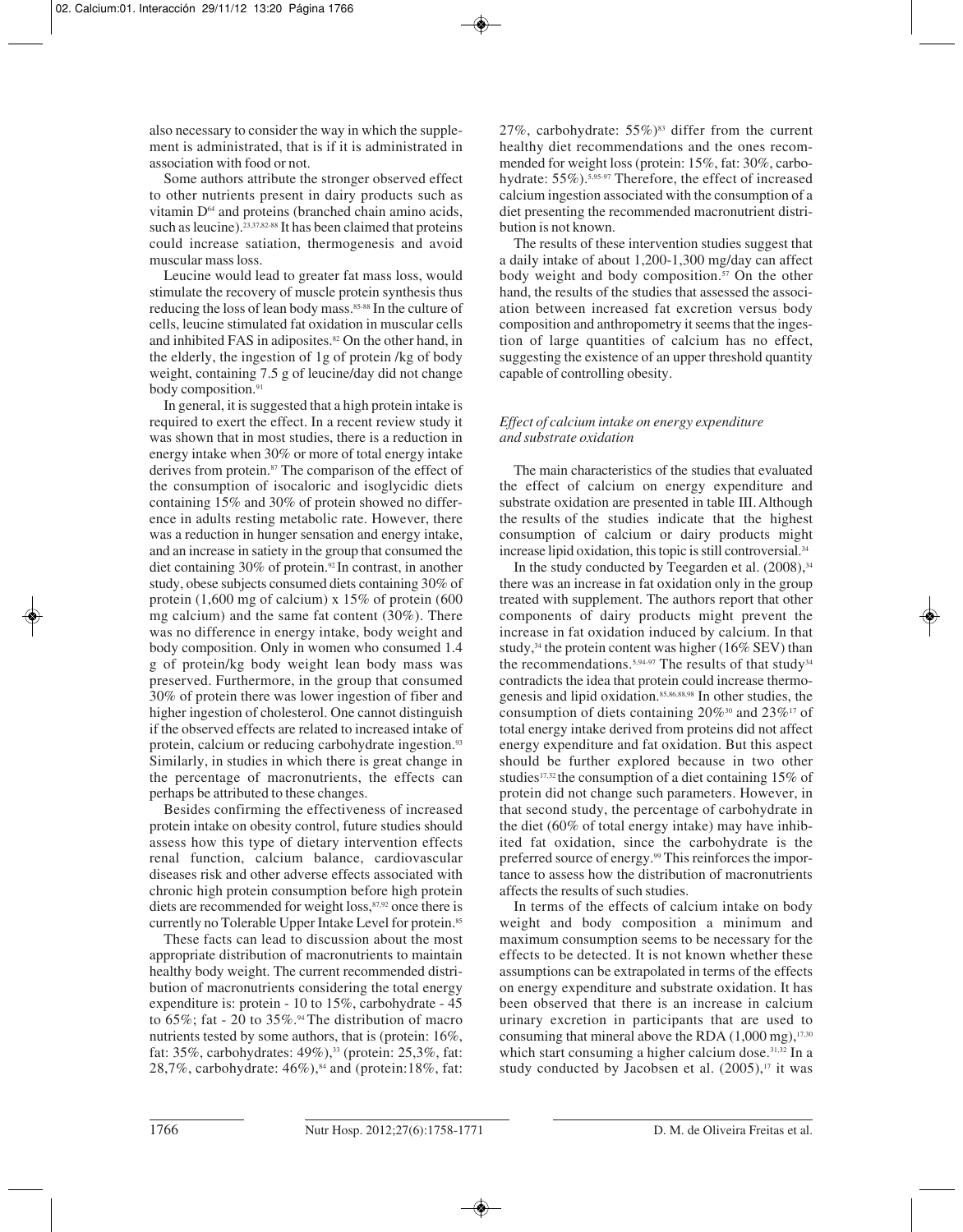|                                                                                                                                               | Results                                                               | changes in energy expenditure, metabolic rate at<br>The treatments did not promote significant<br>Protein oxidation higher in the diet with<br>rest and energy balance for 24 hours.<br>23% protein. | substrates and in the expression of RNA of genes<br>differente times (sleep, at rest, during exercise)<br>Energy expenditure in total for 24 hours and at<br>There was no difference between balances of<br>related to lipid metabolism.<br>did not differ. | No differences were observed as to total energy<br>There was an increase in fat oxidation in the<br>calcium group.<br>expenditure.                                                           | No changes were observed in energy expenditures<br>and significant changes in macronutrients oxidation.<br>No changes were found in the turnover of<br>glycerol and markers of lipid metabolism<br>in fat tissue. | No changes were observed at the levels of<br>glycerol and in oxidation.        | Chronic increase of calcium ingestion increased<br>The acute increase did not affect fat oxidation<br>after low chronic ingestion of calcium.<br>fat oxidation.  | Acute calcium ingestion from dairy products was<br>Acute calcium ingestion was positively correlated<br>Total calcium ingestion was a higher predictor<br>Habitual calcium ingestion was not correlated<br>than the ingestion of dairy products calcium.<br>also positively associated with fat oxidation.<br>with fat oxidation and inversely related to<br>respiratory quotient.<br>to fat oxidation. |
|-----------------------------------------------------------------------------------------------------------------------------------------------|-----------------------------------------------------------------------|------------------------------------------------------------------------------------------------------------------------------------------------------------------------------------------------------|-------------------------------------------------------------------------------------------------------------------------------------------------------------------------------------------------------------------------------------------------------------|----------------------------------------------------------------------------------------------------------------------------------------------------------------------------------------------|-------------------------------------------------------------------------------------------------------------------------------------------------------------------------------------------------------------------|--------------------------------------------------------------------------------|------------------------------------------------------------------------------------------------------------------------------------------------------------------|---------------------------------------------------------------------------------------------------------------------------------------------------------------------------------------------------------------------------------------------------------------------------------------------------------------------------------------------------------------------------------------------------------|
| Characteristics of intervention studies that evaluated the effect of calcium intake on substrate oxidation and energy metabolism<br>Table III | Treatment                                                             | 2) 1,800 mg of calcium; 15% protein.<br>3) 1,800 mg of calcium; 23% protein.<br>1) 500 mg of calcium; 15% protein.                                                                                   | 3) Alto Ca/High Lat = 1,200-1,300 mg of Ca<br>2) Alto Ca/Low Lat = $1,200-1,300$ mg Ca<br>1) Low Ca/Low Lat = $300-400$ mg of Ca.<br>(source calcium carbonate)<br>(source diary).                                                                          | 3) Lat = 500 mg + 800 mg of Ca (source:<br>2) Ca = 500 mg + 900 mg of Ca (source:<br>calcium carbonate) $/(-500 \text{ kcal})$<br>1) $C = 500$ mg of $Cal(-500$ kcal).<br>dairy/(-500 kcal). | 800 mg of calcium (source: calcium phosphate).<br>2) Supplement = proteins, minerals, lactose and<br>1) Placebo.                                                                                                  | Supplementation with 1,500 mg of calcium<br>(source calcium carbonate).        | served with high ( $>$ 500 mg) and low ( $<$ 100 mg)<br>2) Consume 1,000-1,400 mg/day meals were<br>1) Keep usual calcium ingestion.<br>of calcium on test days. | Average ingestion = $1,046 \pm 55 (477 - 1,768)$ mg/day.<br>The individuals could select the foods.                                                                                                                                                                                                                                                                                                     |
|                                                                                                                                               | calcium intake<br>(mg/day)<br>Habitual                                | $1,214 \pm 264$                                                                                                                                                                                      | $1,027 \pm 82$                                                                                                                                                                                                                                              | $Ca = 592 \pm 104$<br>$Lat = 688 \pm 85$<br>$C = 690 \pm 85$                                                                                                                                 | $586 \pm 137$                                                                                                                                                                                                     | $616 \pm 211$                                                                  | 2) High calcium:<br>1) Low calcium;<br>$643 \pm 167$<br>$663 \pm 242$                                                                                            | $1,222 \pm 116$<br>$(485 - 4, 109)$                                                                                                                                                                                                                                                                                                                                                                     |
|                                                                                                                                               | duration<br><b>Study</b>                                              | each diet<br>1 week                                                                                                                                                                                  | each stage<br>7 days                                                                                                                                                                                                                                        | 12 weeks                                                                                                                                                                                     | each session<br>5 weeks                                                                                                                                                                                           | 12 weeks                                                                       | 1 year                                                                                                                                                           | 24 hours                                                                                                                                                                                                                                                                                                                                                                                                |
|                                                                                                                                               | (number of participants/<br>Subjects characterisics<br>gender/age/BMI | $24.2 \pm 2$ years old;<br>$26.5 \pm 2 \text{ kg/m}^2$<br>$2$ Å, $8$ $\stackrel{\odot}{\div}$                                                                                                        | $28 \pm 2$ (20-40 years old):<br>$25.2 \pm 0.6$ kg/m <sup>2</sup><br>12 Å;                                                                                                                                                                                  | years old; $28.8 \pm 2.9/27.1 \pm 1.59$<br>$23.3 \pm 3.2/22.4 \pm 3.7/21.0 \pm 2.6$<br>Control/calcium/dairy:<br>$27.2 \pm 1.09$ kg/m <sup>2</sup><br>24 °.                                  | $22.2 \pm 1.2$ years old;<br>$28.5 \pm 1.4 \text{ kg/m}^2$<br>$30,79$ ;                                                                                                                                           | $29 \pm 8$ years old;<br>$27.8 \pm 2.7$ kg/m <sup>2</sup><br>15 <sup>°</sup> ; | $20.3 \pm 2.5/19.4 \pm 2.6$ years old;<br>$20.2 \pm 2.4/24.0 \pm 3.3$ kg/m <sup>2</sup><br>19; Low/high calcium:                                                 | $31 \pm 6$ years old;<br>$23.7 \pm 2.9$ kg/m <sup>2</sup><br>$21 \, \delta$ , $14 \, \frac{\circ}{4}$                                                                                                                                                                                                                                                                                                   |
|                                                                                                                                               | Reference                                                             | Jacobsen et al. 2005 <sup>17</sup>                                                                                                                                                                   | Boon et al. 2005 <sup>50</sup>                                                                                                                                                                                                                              | Teegarden et al. 2009 <sup>34</sup>                                                                                                                                                          | Bortolotti et al. 2008 <sup>31</sup>                                                                                                                                                                              | Sampath, Havel &<br>King, 2008 <sup>32</sup>                                   | Gunther et al. 2005 <sup>11</sup>                                                                                                                                | Melanson et al. 2003 <sup>9</sup>                                                                                                                                                                                                                                                                                                                                                                       |
|                                                                                                                                               |                                                                       | Calcium ingestion and obesity control                                                                                                                                                                |                                                                                                                                                                                                                                                             |                                                                                                                                                                                              | Nutr Hosp. 2012;27(6):1758-1771                                                                                                                                                                                   |                                                                                |                                                                                                                                                                  | 1767                                                                                                                                                                                                                                                                                                                                                                                                    |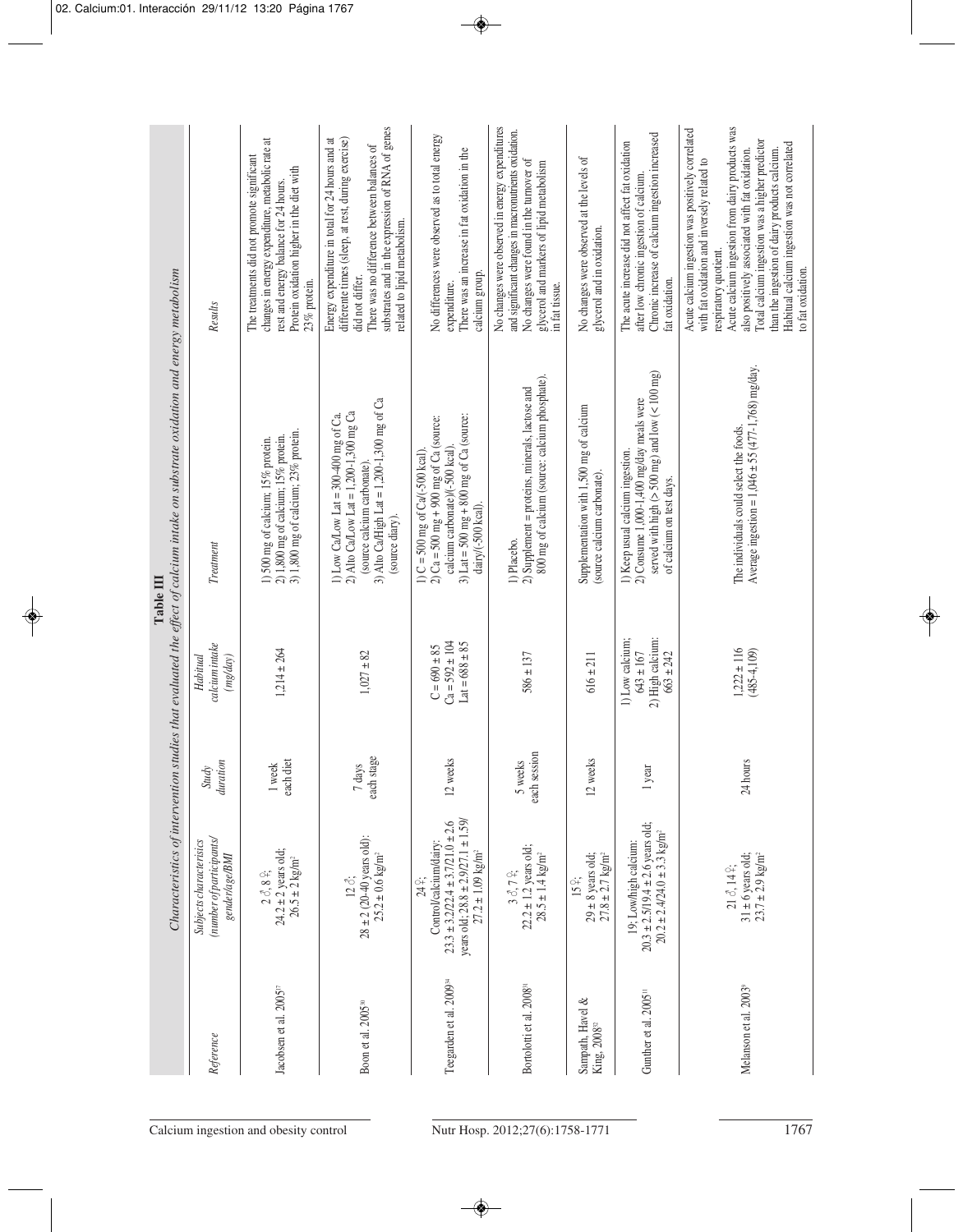observed an increase in urinary excretion of calcium only when the diet was high in protein content (23%). However, Farnsworth et al.  $(2003)^{93}$  did not detect differences in excretion when comparing the effect of the consumption of a diet containing 30% of protein  $(1,600 \text{ mg calcium})$  versus a 15% of protein  $(600 \text{ mg})$ calcium) diet. Data available in the literature are insufficient to define the minimum amount of dietary calcium required to induce a change in energy expenditure and substrate utilization.<sup>32</sup>

The number of human studies in which energy expenditure and substrate oxidation was assessed is small and the duration of these studies is short compared to the number of studies that anthropometry and body composition were evaluated. For example, Boon et al.  $(2005)^{30}$  tested the effect of the consumption of 1,200-1,300 mg of calcium /day for a period of seven days. On the other hand, it has been suggested that acute changes in calcium ingestion can modify fat oxidation rates. However, these modifications tend revert within a relatively short period of time.<sup>32</sup>

Thinking about the relationship between the effects of calcium intake and study duration, Melanson et al.  $(2003)$ <sup>9</sup> and Gunther et al.  $(2005)$ <sup>11</sup> obtained different results. In the first study,<sup>9</sup> the authors observed that an acute increase in calcium intake leads to an increase in fat oxidation, whereas if the usual intake of calcium is already high that parameter is not affected. According to Gunther et al.  $(2005)$ ,<sup>11</sup> fat oxidation is only affected when a higher calcium ingestion occurs for longer periods of time. The duration of these two studies and the usual ingestion of the participants were quite different. In addition, both involved normal weight participants. It is not known if the response would differ in overweight people. It has been argued that in normal weight people, the increase in calcium ingestion may cause alter substrate oxidation, without, however, affecting energy expenditure. That would happen as a mechanism to maintain body weight and prevent excessive weight loss due to the increase in fat oxidation.<sup>11</sup>

## **Final considerations**

The results of the studies published so far suggest that the consumption of calcium derived from supplements and dairy products can reduce the anthropometric measurements and favor the achievement of an adequate body composition. However, there is no homogeneity in the results of the observational studies probably due to the differences in the methodologies used. It appears that the benefits of calcium ingestion are only detected in individuals with low habitual consumption of the mineral, and there may be an upper threshold amount of calcium from which this effect is no longer observed. Further studies are needed to confirm this fact and to determine what these values are. It should be emphasized that higher availability

supplements should be tested and the administration form must be considered. In the case of dairy products, it is necessary to isolate the effect of other nutrients also present in these foods. It should also be taken into consideration the interference of the distribution of macronutrients in the possible effects of calcium. To better understand the consequences of calcium intake on energy expenditure and substrate oxidation in addition to these factors, longer duration studies should be conducted.

# **Acknowledgements**

To CAPES for the master's scholarship grant and to FAPEMIG for the support (CDS-APQ-01677-10).

# **References**

- 1. Schmidt MI, Duncan BB, Azevedo e Silva G, Menezes AM, Monteiro CA, Barreto SM, Chor D, Menezes PR. Doenças crônicas não transmissíveis no Brasil: carga e desafios atuais. *The Lancet Saúde no Brasil* 2011; Saúde no Brasil 4, Maio : 61- 74.
- 2. World Health Organization. Preventing Chronic Diseases a vital investment. 2005.
- 3. World Health Organization. 2008-2013 Action Plan for the Global Strategy for the Prevention and Control of Noncommunicable Diseases.2009.
- 4. Sociedad Española para el Estudio de la Obesidad (SEEDO). Consenso SEEDO 2007 para la evaluación del sobrepeso y la obesidad y el establecimiento de criterios de intervención terapéutica Revista Española de Obesidad. Marzo 2007.
- 5. Sociedade Brasileira de Cardiologia. I Diretriz Brasileira de Diagnóstico e Tratamento da Síndrome Metabólica. *Arq Bras Cardiol* 2005; 84, Suplemento I,Abril.
- 6. Sociedade Brasileira de Cardiologia. VI Diretrizes Brasileiras de Hipertensão. *Arq Bras Cardiol* 2010; 95 (1 Suppl. 1): 1-51.
- 7. Associação Brasileira para o Estudo da Obesidade e da Síndrome Metabólica (Abeso). Diretrizes Brasileiras de Obesidade. 3 ed; Itapevi, SP: AC Farmacêutica, 2009.
- 8. Brasil. Ministério da Saúde. Secretaria de Atenção à Saúde. Departamento de Atenção Básica. Obesidade. Brasília: Ministério da Saúde 2006; Cadernos de Atenção Básica, n. 12 Série A. Normas e Manuais Técnicos: 108 p.
- 9. Melanson EL, Sharp TA, Schneider J, Donahoo WT, Grunwald GK, Hill JO. Relation between calcium intake and fat oxidation in adult humans. *Int J Obes* 2003; 27: 196-203.
- 10. Loos RJF, Rankinen T, Leon AS, Skinner JS, Wilmore JH, Rao DC, Bouchard C. Calcium Intake Is Associated with Adiposity in Black and White Men and White Women of the HERITAGE Family Study. *J Nutr* 2004; 134: 1772-8.
- 11. Gunther CW, Lyle RM, Legowski PA, James JM, McCabe LD, McCabe GP, Peacock M, Teegarden D. Fat oxidation and its relation to serum parathyroid hormone in young women enrolled in a 1-y dairy calcium intervention. *Am J Clin Nutr* 2005; 82: 1228-34.
- 12. Gunther CW, Legowski PA, Lyle RM, McCabe GP, Eagan MS, Peacock M, Teegarden D. Dairy products do not lead to alterations in body weight or fat mass in young women in a 1-y intervention. *Am J Clin Nutr* 2005; 81: 751-6.
- 13. Cominetti C, Marreiro DDN, Cozzolino SMF. Minerais e Obesidade In Cozzolino, SMF. Biodisponibilidade de nutrientes 3 ed. Barueri, SP: Manole; 2009, pp. 811-841.
- 14. World Health Organization and Food and Agriculture Organization of the United Nations Guidelines. Zinc, folate, vitamin B 12 and other B vitamins, vitamin C, vitamin D, calcium, selenium and fluoride. In: World Health Organization and Food and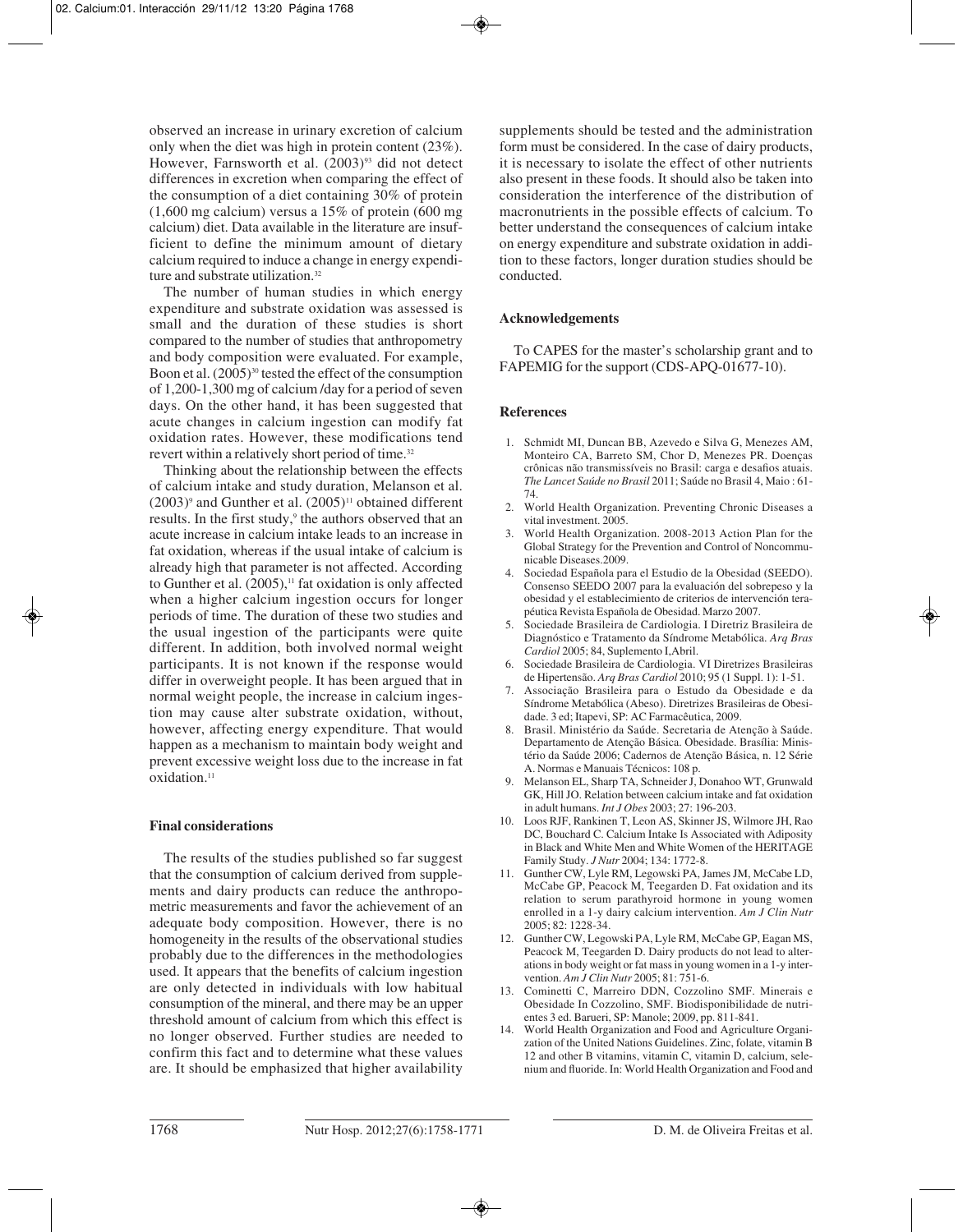Agriculture Organization of the United Nations Guidelines on food fortification with micronutrients. 2006.

- 15. Pereira GAP, Genaro PS, Pinheiro MM, Szenjnfeld VL, Martini LA. Cálcio dietético – estratégias para otimizar o consumo. *Rev Bras Reumatol* 2009; 49 (2): 164-80.
- 16. Shahkhalili Y, Murset C, Meirim I, Duruz E, Guinchard S, Cavadini C, Acheson K. Calcium supplementation of chocolate: effect on cocoa butter digestibility and blood lipids in humans. *Am J Clin Nutr* 2001; 73: 246-52.
- 17. Jacobsen R, Lorenzen J, Toubro S, Krog-Mikkelsen I, Astrup A. Effect of short- term high dietary calcium intake on 24-h energy expenditure, fat oxidation, and fecal fat excretion. *Int J Obes* 2005; 29: 292-301.
- 18. Zemel MB, Shi H, Greer B, Dirienzo D, Zemel PC. Regulation of adiposity by dietary calcium. *FASEB J* 2000; 14: 1132-8.
- 19. Jacqmain M, Doucet E, Després J, Bouchard C, Tremblay A. Calcium intake, body composition, and lipoprotein-lipid concentrations in adults. *Am J Clin Nutr* 2003; 77: 1448-52.
- 20. Reid IR, Horne A, Mason B, Ames R, Bava U, Gamble GD. Effects of Calcium Supplementation on Body Weight and Blood Pressure in Normal Older Women: A Randomized Controlled Trial. *J Clin Endocrinol Metab* 2005; 90: 3824-9.
- 21. Gonzalez AJ, White E, Kristal A, Littman AJ. Calcium Intake and 10-Year Weight Change in Middle-Aged Adults. *J Am Diet Assoc* 2006; 106: 1066-73.
- 22. Shapses SA, Heshka S, Heymsfield SB. Effect of Calcium Supplementation on Weight and Fat Loss in Women. *J Clin Endocrinol Metab* 2004; 89: 632-7.
- 23. Azadbakht L, Mirmiran P, Esmaillzadeh A, Azizi F. Dairy consumption is inversely associated with the prevalence of the metabolic syndrome in Tehranian adults. *Am J Clin Nutr* 2005; 82: 523-30.
- 24. Rajpathak SN, Rimm EB, Rosner B, Willett WC, Hu FB. Calcium and dairy intakes in relation to long-term weight gain in US men. *Am J Clin Nutr* 2006; 83: 559-66.
- 25. Eilat-Adar S, Xu J, Loria C, Mattil C, Goldbourt U, Howard BV, Resnick HE. Dietary Calcium Is Associated with Body Mass Index and Body Fat in American Indians. *J Nutr* 2007; 137: 1955-60.
- 26. Vergnaud A, Péneau S, Chat-Yung S, Kesse E, Czernichow S, Galan P, Hercberg S, Bertrais S. Dairy consumption and 6-y changes in body weight and waist circumference in middleaged French adults. *Am J Clin Nutr* 2008; 88: 1248-55.
- 27. Yanovski JA, Parikh SJ, Yanoff LB, Denkinger BI, Calis KA, Reynolds JC, Sebring NG, McHugh T. Effects of Calcium Supplementation on Body Weight and Adiposity in Overweight and Obese Adults. *Ann Intern Med* 2009; 150: 821-829.
- 28. Wennersberg MH, Smedman A, Turpeinen AM, Retterstol K, Tengblad S, Lipre E, Aro A, Mutanen P, Seljeflot I, Basu S, Perdersen JI, Mutanen M, Vessby B. Dairy products and metabolic effects in overweight men and women: results from a 6 mo intervention study. *Am J Clin Nutr* 2009; 90: 960-8.
- 29. Reid IR, Ames R, Mason B, Bolland, Mark J: Bacon, CJ, Reid HE, Campbell K, Gamble GD, Grey A, Horne A. Effects of calcium supplementation on lipids, blood pressure, and body composition in healthy older men: a randomized controlled trial. *Am J Clin Nutr* 2010; 91: 131-9.
- 30. Boon N, Hul GB, Viguerie N, Sicard A, Langin D, Saris WHM. Effects of 3 diets with various calcium contents on 24-h energy expenditure, fat oxidation, and adipose tissue message RNA expression of lipid metabolism–related proteins. *Am J Clin Nutr* 2005; 82: 1244-52.
- 31. Bortolotti M, Rudelle S, Schneiter P, Vidal H, Loizon E, Tappy L. Dairy calcium supplementation in overweight or obese persons: its effect on markers of fat metabolism. *Am J Nutr* 2008; 88: 877-85.
- 32. Sampath V, Havel PJ, King JC. Calcium Supplementation Does Not Alter Lipid Oxidation or Lipolysis in Overweight/ Obese Women. *Obesity* 2008; 16: 2400-4.
- 33. Zemel MB, Thompson W, Milstead A, Morris K, Campbell P. Calcium and Dairy Acceleration of Weight and Fat Loss during Energy Restriction in Obese Adults. *Obes Res* 2004; 12: 582- 90.
- 34. Teegarden D, White KM, Lyle RM, Zemel MB, Van Loan MD, Matkovic V, Craig BA, Schoeller DA. Calcium and Dairy Product Modulation of Lipid Utilization and Energy Expenditure. *Obesity* 2008; 16 (7): 1566-72.
- 35. Shi H, DiRienzo D, Zemel MB. Effects of dietary calcium on adipocyte lipid metabolism and body weight regulation in energy -restricted aP2-agouti transgenic mice. *FASEB J* 2001; 15 (2): 291-3.
- 36. Parikh SJ, Edelman M, Uwaifo GI, Freedman RJ, Semega-Janneh M, Reynolds J, Yanovski JA. The Relationship between Obesity and Serum 1,25-Dihydroxy Vitamin D Concentrations in Healthy Adults. *JCEM* 2004; 89 (3): 1196-9.
- 37. Sun X, Zemel MB. Calcium and Dairy Products Inhibit Weight and Fat Regain during Ad Libitum Consumption Following Energy Restriction in Ap2- Agouti Transgenic Mice. *J Nutr* 2004; 134: 3054-60.
- 38. Food and Nutrition Board. Dietary Reference Intakes for Calcium and Vitamin D. 2011: Disponível em: < http://www. nap.edu/openbook.php?record\_id=13050&page=1>; Accessed on 20/01/2011.
- 39. Rodríguez-Rodríguez E, Navia Lombán B, López-Sobaler AM, Ortega Anta RM. Review and future perspectives on recommended calcium intake. *Nutr Hosp* 2010; 25 (3): 366-74.
- 40. McCarron DA. Dietary calcium as an antihypertensive agent. *Nutr Rev* 1984; 42: 223-5.
- 41. Bueno MB, Cesar CLG, Martini LA, Fisberg RM. Dietary calcium intake and overweight: An epidemiologic view. *Nutrition* 2008; 24: 1110-5.
- 42. Silva PMC, Cabral Junior CR, Vasconcelos SML. Ingestão do cálcio na obesidade de mulheres atendidas pelo Sistema Único de Saúde. *Rev Nutr* 2010; 23 (3): 357-67.
- 43. Denke MA, Fox MM, Schulte MC. Short-Term Dietary Calcium Fortification Increases Fecal Saturated Fat Content and Reduces Serum Lipids in Men. *J Nutr* 1993; 123: 1047-53.
- 44. Instituto Brasileiro de Geografia e Estatística (IBGE). Pesquisa de Orçamentos Familiares 2008-2009. Análise do Consumo Alimentar Pessoal no Brasil.Rio de Janeiro, RJ- Brasil; 2011.
- 45. Batista MCR, Priore SE, Rosado LEFPL, Tinôco ALA, Franceschini SCC. Avaliação Dietética dos Pacientes Detectados Com Hiperglicemia na "Campanha de Detecção de Casos Suspeitos de Diabetes" no Município de Viçosa, MG. *Arq Bras Endocrinol Metab* 2006; 50 (6): 1041-9.
- 46. Castro TG, Bertolino CN, Gimeno SGA, Cardoso MA. Mudanças no consumo alimentar de nipo-brasileiros residentes em Bauru, São Paulo, Brasil, 1993-2000. *Cad Saúde Pública, Rio de Janeiro* 2006; 22 (11): 2433-40.
- 47. Crispim SP, Ribeiro RCL, Panato E, Silva MMS, Rosado LEFP, Rosado GP. Validade relativa de um questionário de freqüência alimentar para utilização em adultos. *Rev Nutr* 2009; 22 (1): 81-95.
- 48. Esteves EA, Rodrigues CAA, Paulino ÉJ. Ingestão dietética de cálcio e adiposidade em mulheres adultas. *Rev Nutr* 2010; 23 (4): 543-52.
- 49. Silva AGH, Cozzolino Silva M Franciscato. Cálcio In Cozzolino, SMF. Biodisponibilidade de nutrientes 3 ed. Barueri, SP: Manole; 2009, pp. 513-541.
- 50. Parikh SJ, Yanovski JA. Calcium intake and adiposity. *Am J Clin Nutr* 2003; 77: 281-7.
- 51. Shi H, Norman AW, Okamura WH, Sen A, Zemel MB. 1 alpha, 25-Dihydroxyvitamin D 3 modulates human adipocyte metabolism via nongenomic action. *FASEB J* 2001; express article 10.1096/fj.01-0584fje. Published online October 15.
- 52. Shi H, Norman AW, Okamura WH, Sen A, Zemel MB. 1alpha,25-dihydroxyvitamin D 3 inhibits uncoupling protein 2 expression in human adipocytes. *FASEB J* 2002; express article 10.1096/fj.02-0255fje. Published online September 5.
- 53. Siddiqui SMK, Chang E, Li J, Burlage C, Zou M, Buhman KK, Koser S, Donkin SS, Teegarden D. Dietary intervention with vitamin D, calcium, and whey protein reduced fat mass and increased lean mass in rats. *Nutr Res* 2008; 28: 783-90.
- 54. Parra P, Bruni G, Palou A, Serra F. Dietary calcium attenuation of body fat gain during high fat feeding in mice. *J Nutr Biochem* 2008; 19: 108-17.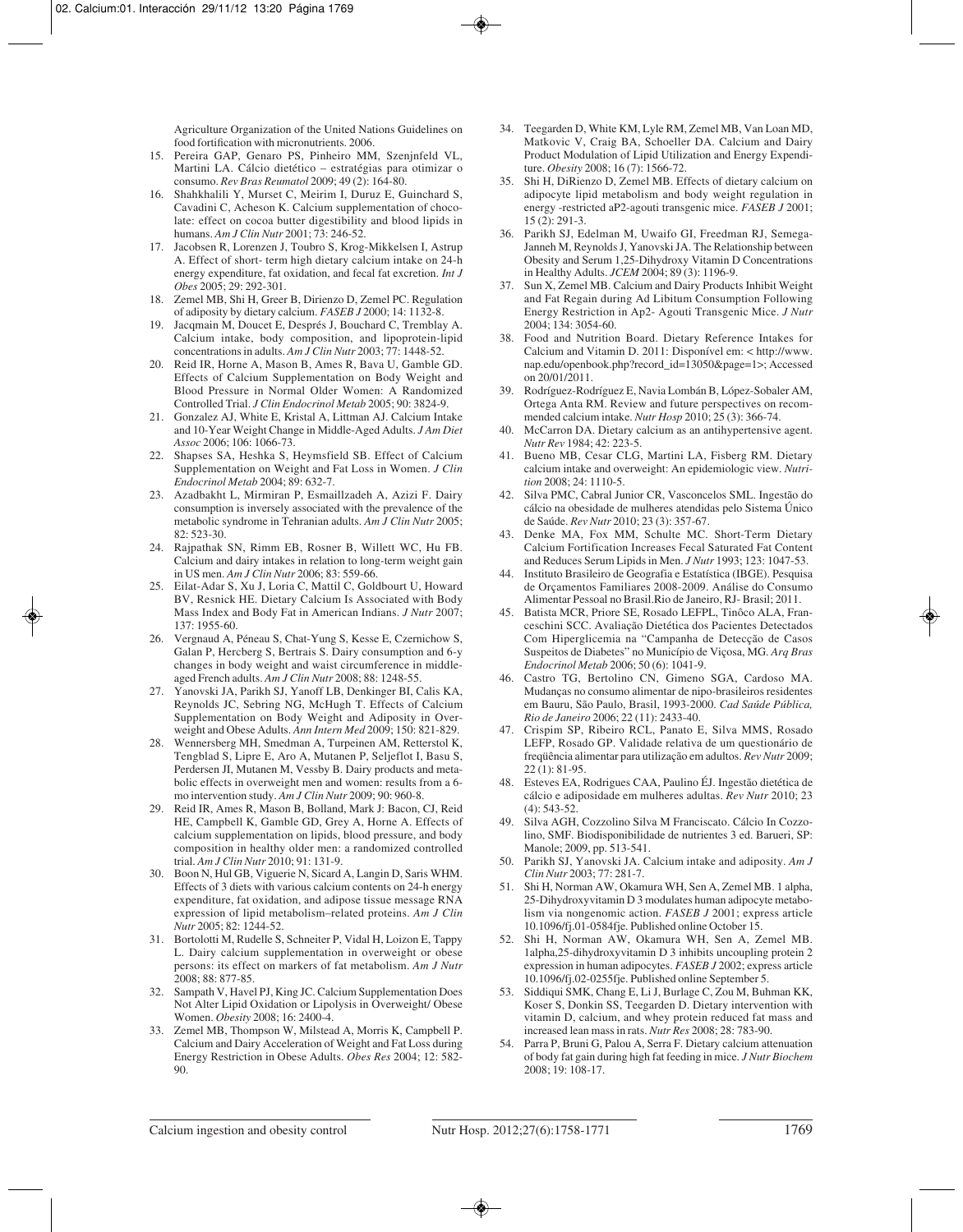- 55. Paradis S, Cabanac M. Calcium deficiency cannot induce obesity in rats. *Physiol Behav* 2005; 85: 259-64.
- 56. Wortsman J, Matsuoka LY, Chen TC, Lu Z, Holick MF. Decreased bioavailability of vitamin D in obesity. *Am J Clin Nutr* 2000; 72: 690-3.
- 57. Eagan MS, Lyle RM, Gunther CW, Peacock M, Teegarden D. Effect of 1- Year dairy Product Intervention on Fat Mass in Young Women: 6- Month Follow -up. *Obesity* 2006; 14 (12): 2242-8.
- 58. Botella-Carretero JI, Alvarez-Blasco F, Villafruela JJ, Balsa JA, Vázquez C, Escobar-Morreale HF. Vitamin D deficiency is associated with the metabolic syndrome in morbid obesity. *Clin Nutr* 2007; 26: 573-80.
- 59. Snijder MB, Van Dam RM, Visser M, Deeg DJH, Dekker JM, Bouter LM, Seidell JC, Lips P. Adiposity in Relation to Vitamin D Status and Parathyroid Hormone Levels: A Population-Based Study in Older Men and Women. *JCEM* 2005; 90 (7): 4119-23.
- 60. Sneve M, Figenschau Y, Jorde R. Supplementation with cholecalciferol does not result in weight reduction in overweight and obese subjects. *Eur J Endocrinol* 2008; 159: 675-84.
- 61. Kamycheva E, Joakimsen RM, Jorde R. Intakes of Calcium and Vitamin D Predict Body Mass Index in the Population of Northern Norway. *J Nutr* 2002; 132: 102-6.
- 62. Liu S, Song Y, Ford ES, Manson JE, Buring JE, Ridker PM. Dietary Calcium, Vitamin D, and the Prevalence of Metabolic Syndrome in Middle-Aged and Older U.S. Women. *Diabetes Care* 2005; 28: 2926-32.
- 63. Major GC, Alarie F, Doré J, Phouttama S, Tremblay A. Supplementation with calcium + vitamin D enhances the beneficial effect of weight loss on plasma lipid and lipoprotein concentrations. *Am J Clin Nutr* 2007; 85: 54-9.
- 64. Major GC, Alarie FP, Doré J, Tremblay A. Calcium plus vitamin D supplementation and fat mass loss in female very low-calcium consumers: potential link with a calcium -specific appetite control. *Brit J Nutr* 2009; 101: 659-63.
- 65. Caan B, Neuhouser M, Aragaki A, Lewis CB, Jackson R, LeBoof MS, Margolis KL, Powell L, Uwaifo G, Whitlock E, Wylie- Rosett J, LaCroix A. Calcium Plus Vitamin D Supplementation and the Risk of Postmenopausal Weight Gain. *Arch Intern Med* 2007; 167: 893-902.
- 66. Boon N, Hul GBJ, Sicard A, Kole E, Van Den Berg ER, Viguerie N, Langin D, Saris WHM. The Effects of Increasing Serum Calcitriol on Energy and Fat Metabolism and Gene Expression. *Obesity* 2006; 14 (10): 1739-46.
- 67. Zittermann A, Frisch S, Berthold HK, Gotting C, Kuhn J, Kleesiek K, Stehle P, Koertke H, Koefer R. Vitamin D supplementation enhances the beneficial effects of weight loss on cardiovascular disease risk markers. *Am J Clin Nutr* 2009; 89: 1321-7.
- 68. Schuch NJ, Garcia VC, Martini LA. Vitamina D e doenças endocrinometabólicas. *Arq Bras Endocrinol Metab* 2009; 53 (5): 625-33.
- 69. Kamycheva E, Sundsfjord J, Jorde R. Serum parathyroid hormone level is associated with body mass index. The 5th Tromsø study. *Eur J Endocrinol* 2004; 151: 167-72.
- 70. McCarty MF, Thomas CA. PTH excess may promote weight gain by impeding catecholamine- induced lipolysis -implications for the impact of calcium, vitamin D, and alcohol on body weight . *Med Hypotheses* 2003; 61 (5-6): 535-42.
- 71. Saraiva GL, Cendoroglo MS, Ramos LR, Araújo LMQ, Vieira JGH, Maeda SS, Borba VZC, Kunii I, Hayashi LF, Lazaretti-Castro M. Prevalência da Deficiência, Insuficiência de Vitamina D e Hiperparatiroidismo Secundário em Idosos Institucionalizados e Moradores na Comunidade da Cidade de São Paulo, Brasil. *Arq Bras Endocrinol Metab* 2007; 51 (3): 437-42.
- 72. Maeda SS, Kunni IS, Hayashi L, Lazaretti-Castro M. The effect of sun exposure on 25- hydroxyvitamin D concentrations in young healthy subjects living in the city of São Paulo, Brazil. *Bras J Med Biol Res* 2007; 40 (12): 1653-9.
- 73. Davies KM, Heaney RP, Recker RR, Lappe JM, Barger-Lux MJ, Rafferty K, Hinders S. Calcium Intake and Body Weight. *J Clin Endocrinol Metab* 2000; 85: 4635-8.
- 74. Heaney RP. Normalizing Calcium Intake: Projected Population Effects for Body Weight. *J Nutr* 2003; 133: 268S-270S.
- 75. Danubio ME, Miranda G, Vinciguerra MG, Vecchi E, Rufo F. Comparison of self-reported and measured height and weight: Implications for obesity research among young adults. *Econ Hum Biol* 2008; 6: 181-90.
- 76. Pérez-Cueto FJA, Verbeke W. Reliability and validity of selfreported weight and height in Belgium. *Nutr Hosp* 2009; 24 (3): 366-7.
- 77. Sun G, French CR, Martin GR, Younghusband B, Green RC, Xie Y, Mathews M, Barron JR, Fitzpatrick DG, Gulliver W, Zhang H. Comparison of multifrequency bioelectrical impedance analysis with dual-energy X-ray absorptiometry for assessment of percentage body fat in a large, healthy population. *Am J Clin Nutr* 2005; 81: 74-8.
- 78. Völgyi E, Tylavsky FA, Lyytikäinen A, Suominen H, Alén M, Cheng S Assessing Body Composition With DXA and Bioimpedance: Effects of Obesity, Physical Activity, and Age. *Obesity* 2008; 16: 700-705.
- 79. Snijder MB, Van Dam RM, Visser M, Seidell JC. What aspects of body fat are particularly hazardous and how do we measure them? *Int J Epidemiol* 2006; 35: 83-92.
- 80. Willett W. 24-Hour Dietary Recall and Food Record Methods. In Willett W. Nutritional Epidemiology Oxford University Press: New York Oxford; 1998, pp. 50-73.
- 81. Fisberg RM, Martini LA, Slater B. Métodos de Inquéritos Alimentares. In Inquéritos Alimentares Métodos e bases científicos. Manole (Ed.); 2005; 1-29.
- 82. Sun X, Zemel MB. Leucine and Calcium Regulate Fat Metabolism and Energy Partitioning in Murine Adipocytes and Muscle Cells. *Lipidis* 2007; 42: 297-305.
- 83. Faghih S, Abadi AR, Hedayati M, Kimiagar S. Comparison of the effects of cows' milk, fortified soy milk, and calcium supplement on weight and fat loss in premenopausal overweight and obese women. *Nutr Metab Cardiovasc Dis* 2011;  $21.499 - 503$
- 84. Kabrnová Hlavatá K, Hainer V, Gojová M, Hlavatý P, Kopský V, Nedvídková J, Kunesová M, Parizková J, Wagenknecht M, Hill M, Drbohlav J. Calcium Intake and the Outcome of Short-Term Weight Management. *Physiol Res* 2008; 57: 237-45.
- 85. Layman DK. The Role of Leucine in Weight Loss Diets and Glucose Homeostasis. *J Nutr* 2003; 133: 261S-267S.
- 86. Layman DK, Baum JI. Dietary Protein Impact on Glycemic Control during Weight Loss. *J Nutr* 2004; 134: 968S-973S.
- 87. Oliveira FCE, Abranches MV, Bressan J. Incretinas e proteínas: nova opção no manejo do diabetes mellitus e obesidade. *Rev Bras Nutr Clin* 2010; 25 (1): 66-72.
- 88. Acheson KJ, Blondel-Lubrano A, Oguey-Araymon S, Beaumont M, Emady-Azar S, Ammon-Zufferey C, Monnard I, Pinaud S, Nielsen-Moennoz C, Bovetto L. Protein choices targeting thermogenesis and metabolism. *Am J Clin Nutr* 2011; 93: 525-34.
- 89. Harvey JA, Zobitz MM, Pak CYC. Dose Dependency of Calcium Absorption: A Comparison of Calcium Carbonate and Calcium Citrate. *J Bone Miner Res* 1988; 3 (3): 253-8.
- 90. Hanzlik RP, Fowler SC, Fisher DH. Relative Bioavailability of Calcium from Calcium Formate, Calcium Citrate, and Calcium Carbonate. *Journal Pharmacol Exp Ther* 2005; 313 (3): 1217-22.
- 91. Verhoeven S, Vanschoonbeek K, Verdijk LB, Koopman R, Wodzig WK, Dendale P, Van Loon LJ. Long- term leucine supplementation does not increase muscle mass or strength in healthy elderly men. *Am J Clin Nutr* 2009; 89: 1468-75.
- 92. Weigle DS, Breen PA, Matthys CC, Callahan HS, Meeuws KE, Burden VR, Purnell JQ. A high-protein diet induces sustained reductions in appetite, ad libitum caloric intake, and body weight despite compensatory changes in diurnal plasma leptin and ghrelin concentrations. *Am J Clin Nutr* 2005; 82: 41-8.
- 93. Farnsworth E, Luscombe ND, Noakes M, Wittert G, Argyiou E, Clifton PM. Effect of a high-protein, energy-restricted diet on body composition, glycemic control, and lipid concentrations